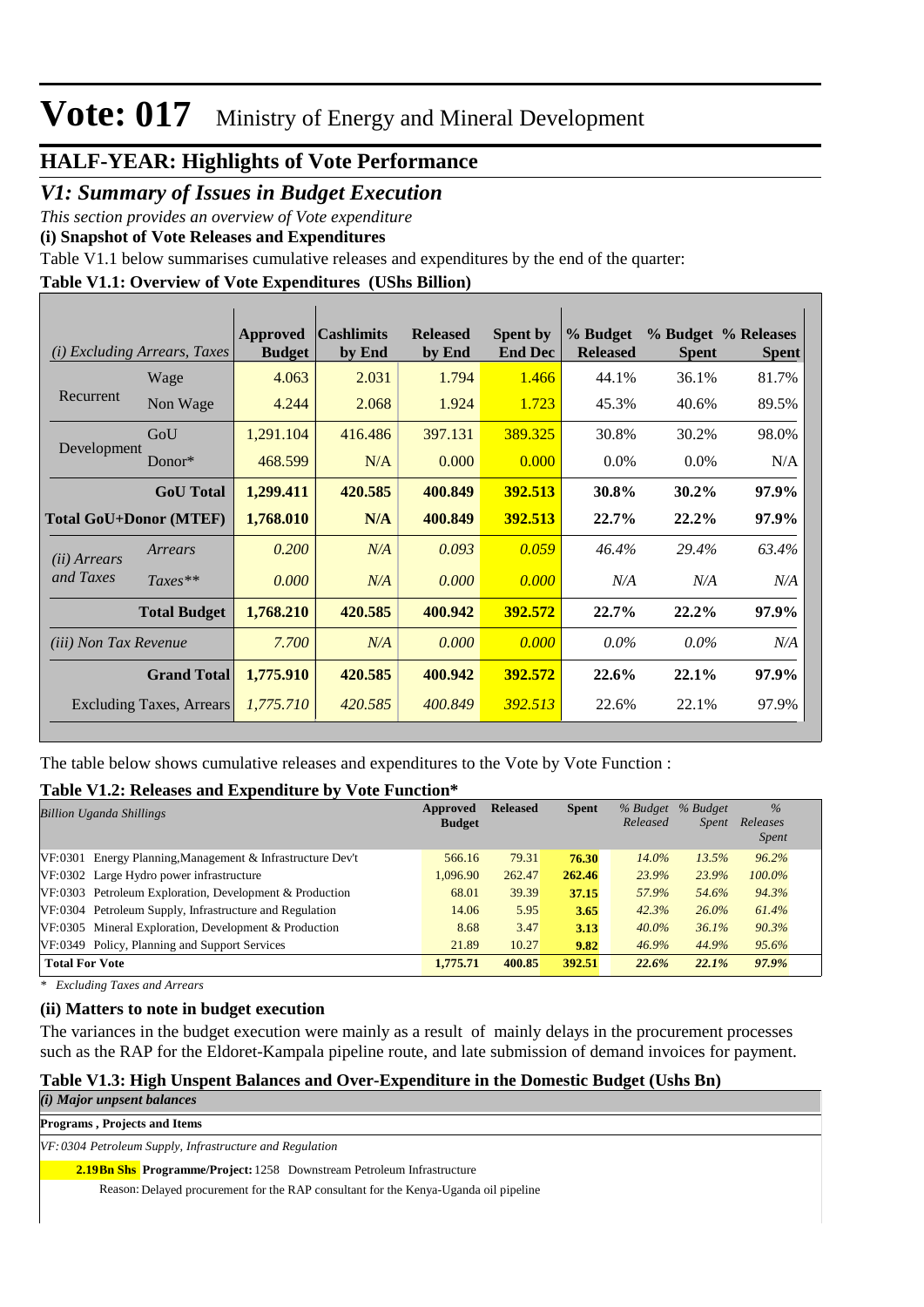### **HALF-YEAR: Highlights of Vote Performance**

#### **Bn Shs** Item: 311101 Land **1.95**

Reason: Delayed procurement for the RAP consultant for the Kenya-Uganda oil pipeline

#### **Programs , Projects and Items**

*VF: 0303 Petroleum Exploration, Development & Production*

**Bn Shs Programme/Project:** 1142 Management of the Oil and Gas Sector in Uganda **1.92**

Delayed submission of the certificate by the contractor of the data centre Reason:

#### *Items*

*Items*

**1.21Bn Shs** Item: 231001 Non Residential buildings (Depreciation)

Reason: Delayed submission of the certificate by the contractor of the data centre

**Programs , Projects and Items**

*VF: 0301 Energy Planning,Management & Infrastructure Dev't*

**1.02Bn Shs Programme/Project:** 1212 Electricity Sector Development Project

Reason: delayed commencement of the RAP

*Items*

**0.51Bn Shs** Item: 231007 Other Fixed Assets (Depreciation)

Reason: Delayed invoices

*(ii) Expenditures in excess of the original approved budget*

*\* Excluding Taxes and Arrears*

### *V2: Performance Highlights*

*This section provides highlights of output performance, focusing on key outputs and actions impelemented to improve section performance.*

#### **Table V2.1: Key Vote Output Indicators and Expenditures\***

| Vote, Vote Function<br><b>Key Output</b>                                | <b>Approved Budget and</b><br><b>Planned outputs</b>                         | <b>Cumulative Expenditure</b><br>and Performance                                | <b>Status and Reasons for any</b><br><b>Variation from Plans</b> |  |  |  |
|-------------------------------------------------------------------------|------------------------------------------------------------------------------|---------------------------------------------------------------------------------|------------------------------------------------------------------|--|--|--|
|                                                                         | Vote Function: 0301 Energy Planning, Management & Infrastructure Dev't       |                                                                                 |                                                                  |  |  |  |
| Output: 030102                                                          | <b>Energy Efficiency Promotion</b>                                           |                                                                                 |                                                                  |  |  |  |
|                                                                         | Description of Performance: Disseminated 48,000 improved<br>household stoves | The procurement of firms to<br>supply and build household<br>cookstoves ongoing | ongoing                                                          |  |  |  |
| Performance Indicators:                                                 |                                                                              |                                                                                 |                                                                  |  |  |  |
| Number of sites<br>demonstrating use of<br>improved energy technologies | 10                                                                           | 10                                                                              |                                                                  |  |  |  |
| Number of prepaid meters<br>installed                                   | 100,000                                                                      | 30039                                                                           |                                                                  |  |  |  |
| Percentage oAudited firms<br>implementing Energy<br>efficiency measures | 100                                                                          | 100                                                                             |                                                                  |  |  |  |
| Output Cost:                                                            | UShs Bn:<br>4.637                                                            | UShs Bn:                                                                        | 10.8%<br>0.499 % Budget Spent:                                   |  |  |  |
| Output: 030103                                                          | <b>Renewable Energy Promotion</b>                                            |                                                                                 |                                                                  |  |  |  |
|                                                                         | Description of Performance: Nyagak III Construction to be<br>undertaken.     | MUZIZII Progress is as<br>follows: -<br>• RAP implementation for                | on going                                                         |  |  |  |
|                                                                         | Muzizi IA and PPA.                                                           | Muzizi has commenced. Project<br>is to be co-financed by KfW                    |                                                                  |  |  |  |
|                                                                         | Nyamwamba: construction to<br>commence                                       | (40m euros on loan and 4m<br>euros on grant) and AfD (45m)<br>euros on loan).   |                                                                  |  |  |  |
|                                                                         | Rwimi: Feasibility completed                                                 | • Appraisal mission was carried                                                 |                                                                  |  |  |  |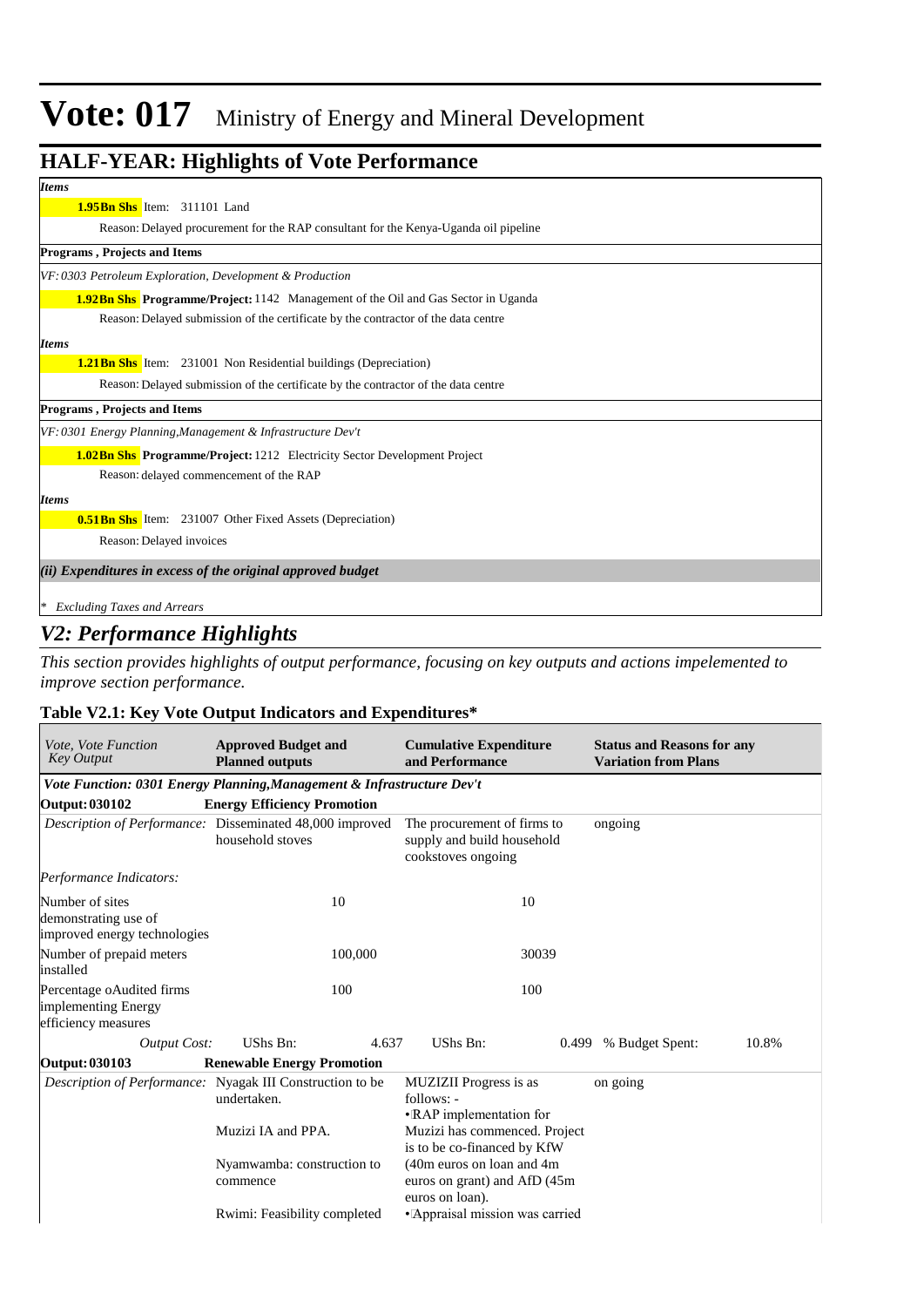| Vote, Vote Function<br><b>Key Output</b>                             | <b>Approved Budget and</b><br><b>Planned outputs</b>                                                                            | <b>Cumulative Expenditure</b><br>and Performance                                                                                                                                                                                                                                                                                                                                                                                                                                                                                                                                | <b>Status and Reasons for any</b><br><b>Variation from Plans</b> |
|----------------------------------------------------------------------|---------------------------------------------------------------------------------------------------------------------------------|---------------------------------------------------------------------------------------------------------------------------------------------------------------------------------------------------------------------------------------------------------------------------------------------------------------------------------------------------------------------------------------------------------------------------------------------------------------------------------------------------------------------------------------------------------------------------------|------------------------------------------------------------------|
|                                                                      |                                                                                                                                 | out on 30th July 2014.<br>• Procurement of the consultant<br>is ongoing. Shortlisting has<br>been concluded and Request for<br>Proposals (RFP) is out.<br>NYAGAK 111: Bids for the<br>private partner were received<br>and evaluation was concluded in<br>November 2014.<br>· Hydromax Uganda Limited<br>emerged the best bidder. The<br>developer is partnering with<br>UEGCL to develop the Nyagak<br>III HPP.<br>•Negotiations with UETCL on<br>the PPA and with Ministry of<br><b>Energy and Mineral</b><br>Development on the<br>Implementation Agreement have<br>started. |                                                                  |
| Output Cost:                                                         | UShs Bn:<br>4.282                                                                                                               | UShs Bn:<br>0.834                                                                                                                                                                                                                                                                                                                                                                                                                                                                                                                                                               | 19.5%<br>% Budget Spent:                                         |
| Output: 030104                                                       | <b>Increased Rural Electrification</b>                                                                                          |                                                                                                                                                                                                                                                                                                                                                                                                                                                                                                                                                                                 |                                                                  |
|                                                                      | Description of Performance: Construct 720km of 132kV and Transmission lines Still under<br>419km of 220kV transmission<br>line; | construction                                                                                                                                                                                                                                                                                                                                                                                                                                                                                                                                                                    | a number of transmission lines<br>still under construction       |
|                                                                      | Connect at least 5 district<br>headquarters to the national grid                                                                |                                                                                                                                                                                                                                                                                                                                                                                                                                                                                                                                                                                 |                                                                  |
| Performance Indicators:                                              |                                                                                                                                 |                                                                                                                                                                                                                                                                                                                                                                                                                                                                                                                                                                                 |                                                                  |
| Number of Solar systems<br>installed                                 | 14,000                                                                                                                          | 2500                                                                                                                                                                                                                                                                                                                                                                                                                                                                                                                                                                            |                                                                  |
| Number of line KM of MV<br>(33KV) constructed                        | 3,262                                                                                                                           | 2850                                                                                                                                                                                                                                                                                                                                                                                                                                                                                                                                                                            |                                                                  |
| Number of line KM of LV<br>(11KV) constructed                        | 2,954                                                                                                                           | 1520                                                                                                                                                                                                                                                                                                                                                                                                                                                                                                                                                                            |                                                                  |
| Number of District<br>Headquaters electrified                        | 6                                                                                                                               | 5                                                                                                                                                                                                                                                                                                                                                                                                                                                                                                                                                                               |                                                                  |
| <b>Output Cost:</b>                                                  | UShs Bn:<br>5.579                                                                                                               | UShs Bn:                                                                                                                                                                                                                                                                                                                                                                                                                                                                                                                                                                        | 1.132 % Budget Spent:<br>20.3%                                   |
| Output: 030152                                                       | <b>Thermal and Small Hydro Power Generation (UETCL)</b>                                                                         |                                                                                                                                                                                                                                                                                                                                                                                                                                                                                                                                                                                 |                                                                  |
| <i>Description of Performance:</i> To continue with the              | discussions with investors                                                                                                      | Continued with the discussions ON GOING<br>with investors in the Hydro<br>power to minimise on the<br>subsidies paid by Government<br>per Quarter                                                                                                                                                                                                                                                                                                                                                                                                                               |                                                                  |
| <b>Output Cost:</b>                                                  | UShs Bn:<br>81.504                                                                                                              | UShs Bn:<br>62.412                                                                                                                                                                                                                                                                                                                                                                                                                                                                                                                                                              | 76.6%<br>% Budget Spent:                                         |
| <b>Vote Function Cost</b>                                            | <b>UShs Bn:</b>                                                                                                                 | 566.165 UShs Bn:                                                                                                                                                                                                                                                                                                                                                                                                                                                                                                                                                                | 13.5%<br>76.303 % Budget Spent:                                  |
| Vote Function: 0302 Large Hydro power infrastructure                 |                                                                                                                                 |                                                                                                                                                                                                                                                                                                                                                                                                                                                                                                                                                                                 |                                                                  |
| Output: 030280<br>Description of Performance: Construction of Karuma | <b>Large Hydro Power Infrastructure</b><br>Hydropower Plant progresses at Isimba Hydropower Plants                              | Construction of Karuma and                                                                                                                                                                                                                                                                                                                                                                                                                                                                                                                                                      | Good progress registered                                         |
| Performance Indicators:                                              | 10% of works.                                                                                                                   | progressed                                                                                                                                                                                                                                                                                                                                                                                                                                                                                                                                                                      |                                                                  |
| Percentage of land freed up<br>for Karuma Transmission<br>Line       | 20                                                                                                                              | 5                                                                                                                                                                                                                                                                                                                                                                                                                                                                                                                                                                               |                                                                  |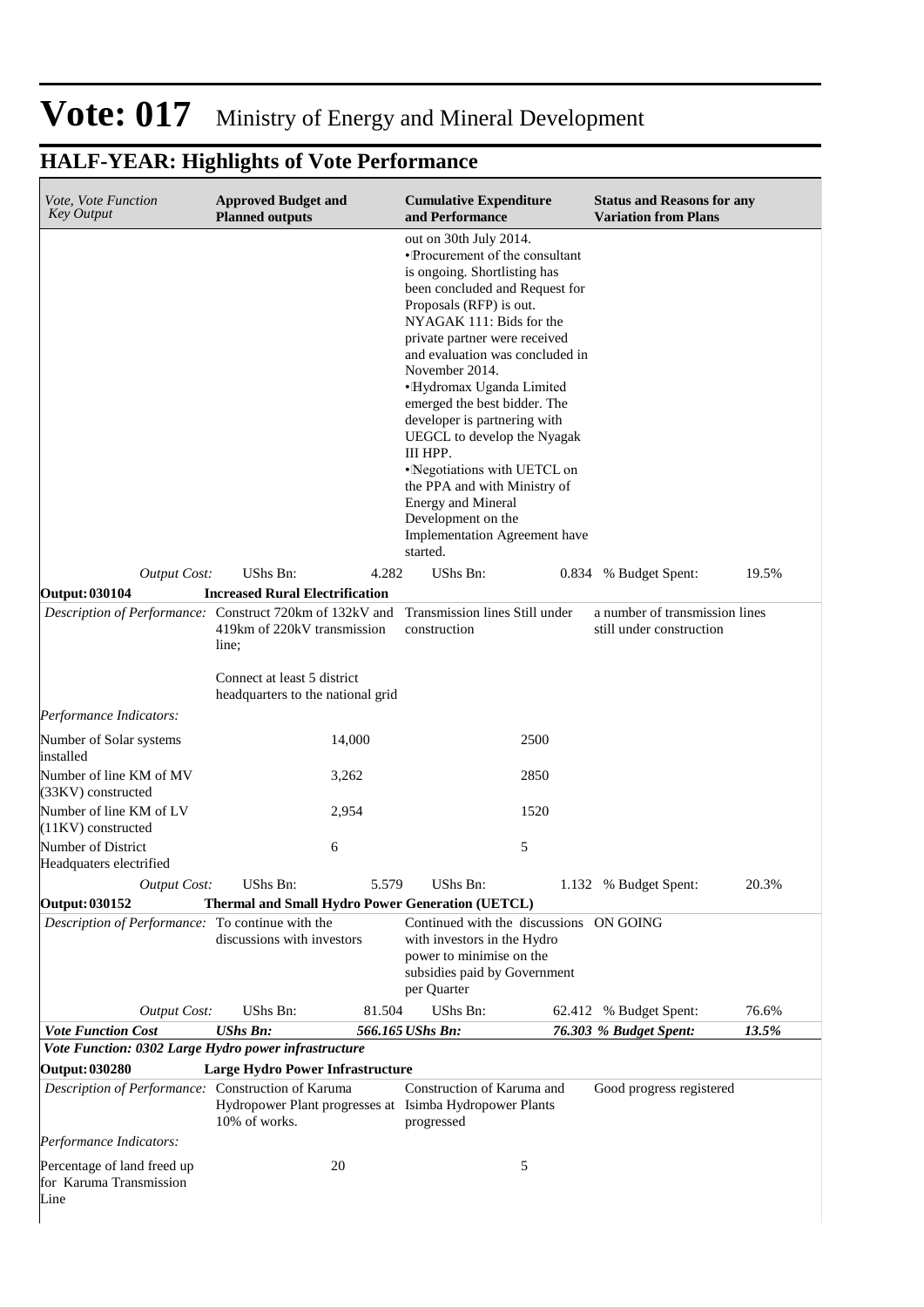#### **Cumulative Expenditure and Performance Approved Budget and Planned outputs Status and Reasons for any Variation from Plans** *Vote, Vote Function Key Output Vote Function Cost UShs Bn: 1,096.900 UShs Bn: 262.461 % Budget Spent: 23.9% Output Cost:* UShs Bn: 1,096.000 UShs Bn: 261.964 % Budget Spent: 23.9% Percentage of land freed up for Isimba Transmission Line 20 5 *Vote Function: 0303 Petroleum Exploration, Development & Production* **Output: 030303 Capacity Building for the oil & gas sector** *Description of Performance:* Train eight (6) members of staff 9 members of staff are still in Petroleum Geoscience, Engineering and Refinery Design. Also 20 staff fully complete their courses PAU, NATOIL and PD in place The Board for the Petroleum Increase national participation from the current approx 10% to 20% undergoing training in Petroleum Geoscience, Engineering and Refinery Design. Authority of Uganda is in place still continuing *Output Cost:* UShs Bn: 5.385 UShs Bn: 2.368 % Budget Spent: 44.0% *Performance Indicators:* Number of staff enrolled for professional training in Oil and gas discipline 8 9 **Output: 030304 Monitoring Upstream petroleum activities** *Description of Performance:* Continue to Monitor drilling of Reviewed applications for 30 wells in three (3) Eas in the Albertine Graben . Monitor testing of at least 10 wells in the Graben. production licenses, Field Development Plans (FDPs) and Petroleum Reservoir Reports (PRRs) for Jobi-East and Mpyo fields in EA1; Reviewed and revised FDPs and PRRs for Jobi-Rii fields in EA1; Reviewed and revised FDPs and PRRs for Kasamene-Wairindhi (KW), and Kigogole-Ngege-Ngiri-Nsoga (KNNN) fields in EA2; Kingfisher-4 well spudded, drilling ongoing and monitoring of the drilling continuing in Kingfisher Development Area (KFDA). The oil companies deferred the activity *Output Cost:* UShs Bn: 2.116 UShs Bn: 0.907 % Budget Spent: 42.9% *Performance Indicators:* Number of line Km of seismic data acquired. 800 0 Number f field development plans approved for issuance of Production License 5 2 Level of compliance by exploration companies with petroleum operations guidelines 100 100 **Output: 030305 Develop and implement a communication strategy for oil & gas in the country** *Description of Performance:* Public awareness in the oil and gas sector undertaken. Public awareness in the oil and progressing wellgas sector undertaken.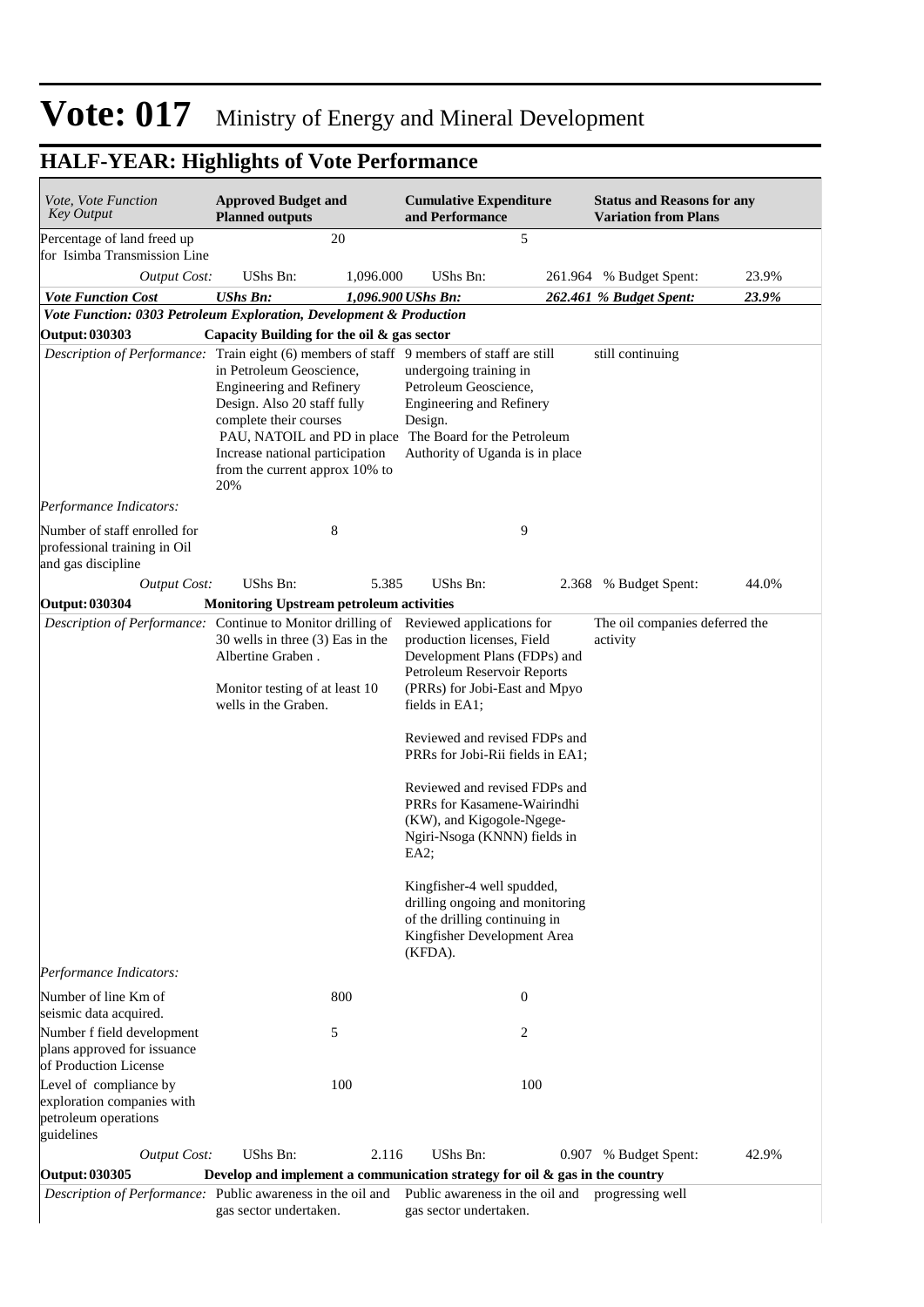| <i>Vote, Vote Function</i><br><b>Key Output</b>                     | <b>Approved Budget and</b><br><b>Planned outputs</b>                                |        | <b>Cumulative Expenditure</b><br>and Performance                                                                                                       | <b>Status and Reasons for any</b><br><b>Variation from Plans</b> |       |
|---------------------------------------------------------------------|-------------------------------------------------------------------------------------|--------|--------------------------------------------------------------------------------------------------------------------------------------------------------|------------------------------------------------------------------|-------|
|                                                                     | gas activities achieved.                                                            |        | $\Box$ Involvement of the public and Involved the public and other<br>other stakeholders in the oil and stakeholders in the oil and gas<br>activities. |                                                                  |       |
|                                                                     | Departmental website<br>maintained.                                                 |        | Departmental website<br>maintained.                                                                                                                    |                                                                  |       |
| Performance Indicators:                                             |                                                                                     |        |                                                                                                                                                        |                                                                  |       |
| Number of Radio talk shows<br>held                                  | 25                                                                                  |        | 6                                                                                                                                                      |                                                                  |       |
| Number of newspaper<br>advertorials made and<br>published           | 5                                                                                   |        | 4                                                                                                                                                      |                                                                  |       |
| <b>Output Cost:</b>                                                 | UShs Bn:                                                                            | 0.141  | UShs Bn:                                                                                                                                               | 0.046 % Budget Spent:                                            | 32.7% |
| Output: 030380                                                      | <b>Oil Refinery Construction</b>                                                    |        |                                                                                                                                                        |                                                                  |       |
| Description of Performance: Finalise acquisition of Land for        | the refinery and supporting<br>infrastructure                                       |        | In this quarter an additional 109 progressing well<br>households were compensated.                                                                     |                                                                  |       |
|                                                                     | Continued implementation of<br>Logistics study<br>recommendations.                  |        | Therefore a total number of<br>1945 out of 2615 Property<br>Owners who opted for cash<br>compensation, which is about<br>73.37%, have been             |                                                                  |       |
|                                                                     | Transaction Advisor's assigned<br>undertaken.                                       |        | compensated. In addition,<br>duties for Refinery development 533acres of land was acquired<br>for those who opted for<br>relocation                    |                                                                  |       |
|                                                                     | Pre - Front End Engineering<br>Design (FEED) for refinery<br>development completed. |        |                                                                                                                                                        |                                                                  |       |
| <b>Output Cost:</b>                                                 | UShs Bn:                                                                            | 29.880 | UShs Bn:                                                                                                                                               | 29.000 % Budget Spent:                                           | 97.1% |
| <b>Vote Function Cost</b>                                           | <b>UShs Bn:</b>                                                                     |        | 68.013 UShs Bn:                                                                                                                                        | 37.149 % Budget Spent:                                           | 54.6% |
| Vote Function: 0304 Petroleum Supply, Infrastructure and Regulation |                                                                                     |        |                                                                                                                                                        |                                                                  |       |
| <b>Output: 030402</b>                                               |                                                                                     |        | Management and Monitoring of petroleum supply Industry                                                                                                 |                                                                  |       |
| Description of Performance: Petroleum supply market                 | operations monitored for                                                            |        | Inspection and monitoring<br>report for 230 petroleum<br>compliance to Petroleum Supply facilities in Eastern and western                              | Good progress registered                                         |       |
|                                                                     | Act, 2003. Petroleum standards Uganda in place<br>enforced; Compliance with         |        |                                                                                                                                                        |                                                                  |       |
|                                                                     | applications for new licenses<br>evalauted                                          |        | - Enforcement of the Petroleum<br>Supply Act 2003 and facilities                                                                                       |                                                                  |       |
|                                                                     |                                                                                     |        | standards in Kampala and<br>Eastern Uganda done. 26<br>stations closed                                                                                 |                                                                  |       |
|                                                                     |                                                                                     |        | - Two Petroleum Industry<br>supply coordination meetings<br>organized in Uganda                                                                        |                                                                  |       |
|                                                                     |                                                                                     |        | -Three field inspection and<br>monitoring in Eastern, Western<br>and North Eastern Kampala                                                             |                                                                  |       |
|                                                                     |                                                                                     |        | - Enforcement of the Petroleum<br>Supply Act 2003 and facilities<br>standards in Kampala                                                               |                                                                  |       |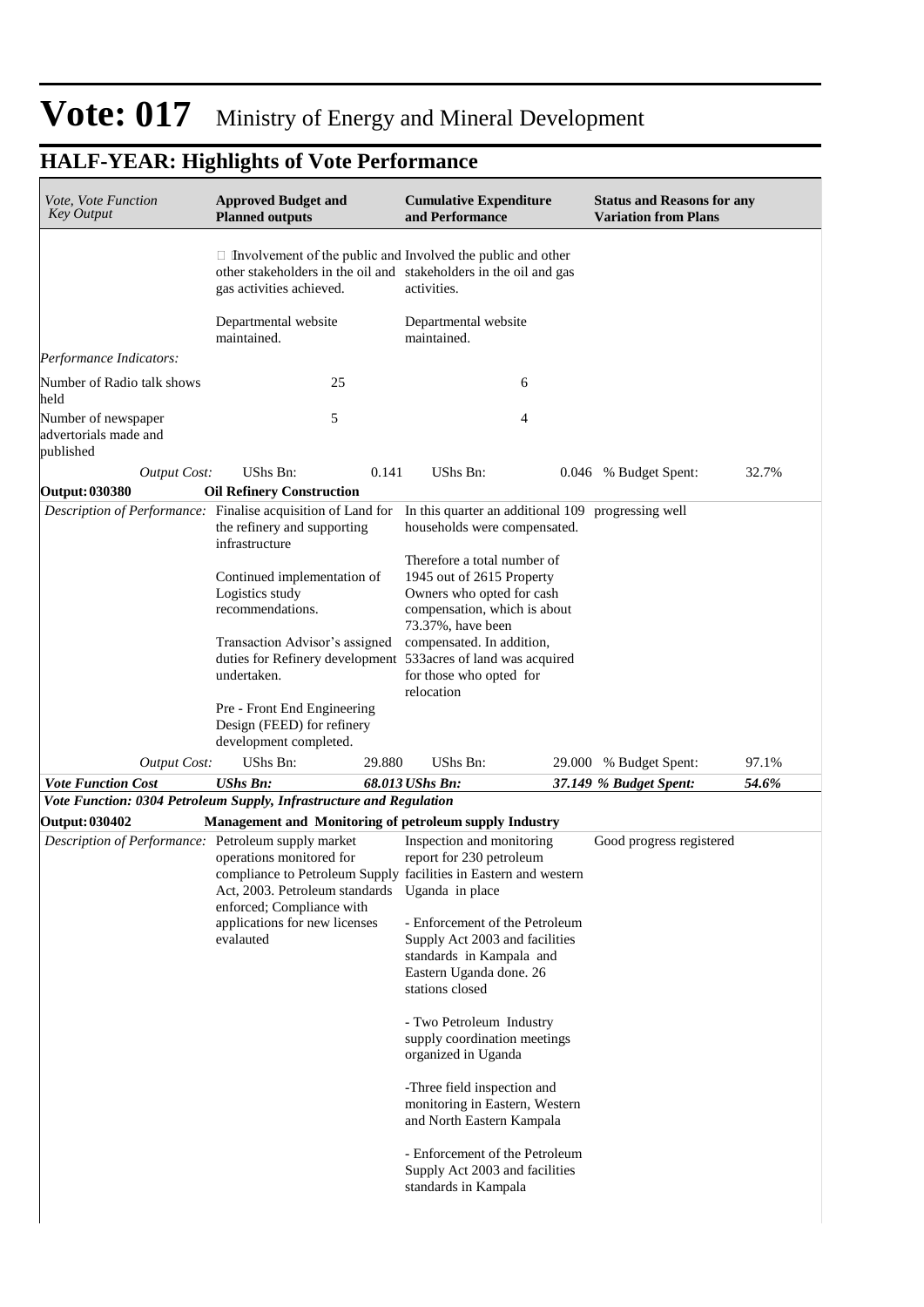| Vote, Vote Function<br><b>Key Output</b>                                                            | <b>Approved Budget and</b><br><b>Planned outputs</b>                                                                                                                                                                                                                     | <b>Cumulative Expenditure</b><br>and Performance                                                                                                                                                                                                                       | <b>Status and Reasons for any</b><br><b>Variation from Plans</b> |
|-----------------------------------------------------------------------------------------------------|--------------------------------------------------------------------------------------------------------------------------------------------------------------------------------------------------------------------------------------------------------------------------|------------------------------------------------------------------------------------------------------------------------------------------------------------------------------------------------------------------------------------------------------------------------|------------------------------------------------------------------|
|                                                                                                     |                                                                                                                                                                                                                                                                          | - Two Petroleum Industry<br>supply coordination meetings<br>organized                                                                                                                                                                                                  |                                                                  |
|                                                                                                     |                                                                                                                                                                                                                                                                          | - Quarter one and two JST<br>monitoring report done and is<br>in place                                                                                                                                                                                                 |                                                                  |
| Performance Indicators:                                                                             |                                                                                                                                                                                                                                                                          |                                                                                                                                                                                                                                                                        |                                                                  |
| % of the facilities confirming<br>to the Petroleum facilities<br>standards                          | 60                                                                                                                                                                                                                                                                       | 80                                                                                                                                                                                                                                                                     |                                                                  |
| <b>Output Cost:</b>                                                                                 | UShs Bn:<br>0.231                                                                                                                                                                                                                                                        | UShs Bn:<br>0.109                                                                                                                                                                                                                                                      | 47.3%<br>% Budget Spent:                                         |
| Output: 030406                                                                                      | Kenya - Uganda - Rwanda Oil pipelines                                                                                                                                                                                                                                    |                                                                                                                                                                                                                                                                        |                                                                  |
| Description of Performance: Continue to Supervise                                                   | wayleaves acquisition and<br>compensation of Project<br>Affected Persons by the selected for acquisition and<br>Investor                                                                                                                                                 | Completed evalaution of bids<br>for the procurement of<br>consultancy to implement RAP<br>compensation of Project<br>Affected Persons on the Kenya<br>Uganda pipeline                                                                                                  | ongoing                                                          |
| <b>Output Cost:</b>                                                                                 | UShs Bn:<br>0.045                                                                                                                                                                                                                                                        | UShs Bn:                                                                                                                                                                                                                                                               | 48.5%<br>0.022 % Budget Spent:                                   |
| <b>Vote Function Cost</b>                                                                           | <b>UShs Bn:</b>                                                                                                                                                                                                                                                          | 14.057 UShs Bn:                                                                                                                                                                                                                                                        | 26.0%<br>3.648 % Budget Spent:                                   |
| Output: 030502                                                                                      | Vote Function: 0305 Mineral Exploration, Development & Production<br>Institutional capacity for the mineral sector                                                                                                                                                       |                                                                                                                                                                                                                                                                        |                                                                  |
|                                                                                                     | Description of Performance: Number of Staff trained (short<br>term). Number of Staff trained<br>(long term). Number of lab<br>equipment installed. Number of storage, information systems<br>research papers, maps<br>workshops, conferences, and<br>minerals discovered | Six (6) staff were trained in the<br>following courses; Information<br>Technology, geoinformation<br>management, data<br>dissemination, Library and<br>Information science, Geographic<br>Information Science and Human<br>Resources management and<br>Administration. | Delayed fencing of Butologo<br>and Nakawuka                      |
| Performance Indicators:                                                                             |                                                                                                                                                                                                                                                                          |                                                                                                                                                                                                                                                                        |                                                                  |
| Number of staff enrolled for<br>training in Mineral sub-sector                                      | 4                                                                                                                                                                                                                                                                        | 4                                                                                                                                                                                                                                                                      |                                                                  |
| Number of Mineral analysis<br>techniques developed to ISO<br>standards                              | 2                                                                                                                                                                                                                                                                        | 1                                                                                                                                                                                                                                                                      |                                                                  |
| Number of Mineral Artisans<br>and small scale miners<br>(ASM) trained in Mining<br><b>Districts</b> | 570                                                                                                                                                                                                                                                                      | 200                                                                                                                                                                                                                                                                    |                                                                  |
| % of earthquake monitoring<br>stations installed against<br>NDP target of 40 stations               | 25                                                                                                                                                                                                                                                                       | 20                                                                                                                                                                                                                                                                     |                                                                  |
| <b>Output Cost:</b>                                                                                 | UShs Bn:<br>0.352                                                                                                                                                                                                                                                        | UShs Bn:<br>0.133                                                                                                                                                                                                                                                      | 37.9%<br>% Budget Spent:                                         |
| Output: 030503                                                                                      | Mineral Exploration, development, production and value-addition promoted                                                                                                                                                                                                 |                                                                                                                                                                                                                                                                        |                                                                  |
| Description of Performance: Number of new mineral                                                   | investiment projects initiated (5<br>Mining Leases issued). Number<br>of mineral targets mapped (10)<br>mineral commodities per year).<br>4 topographocal map sheets                                                                                                     | Mineral Exploration:<br>Undertook Geological,<br>geochemical<br>and geophysical studies of<br>key strategic minerals and<br>follow up:                                                                                                                                 | Good progress                                                    |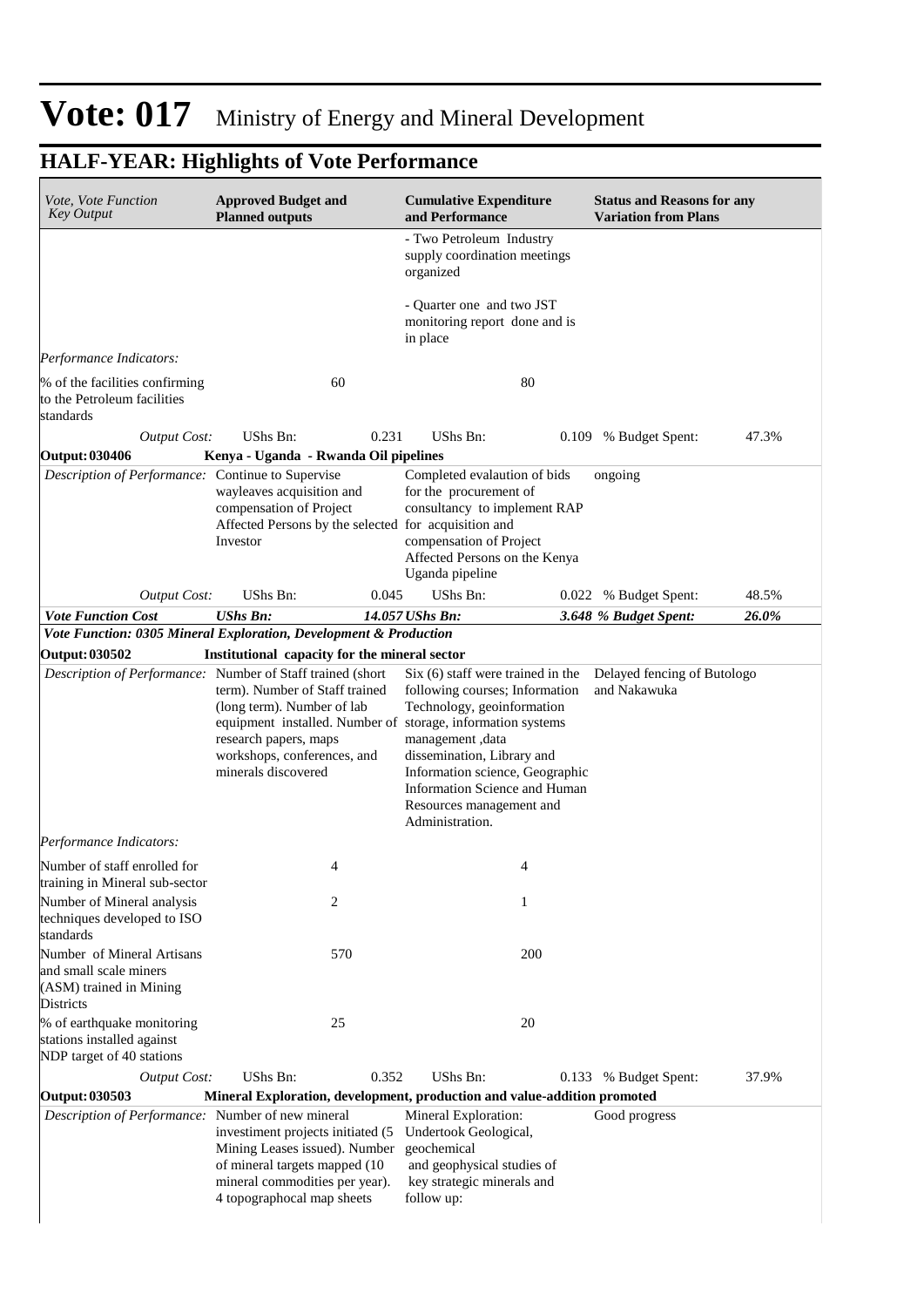#### **Cumulative Expenditure and Performance Approved Budget and Planned outputs Status and Reasons for any Variation from Plans** *Vote, Vote Function Key Output* Iron Ore Discoveries: Follow-up of airborne surveys with ground geological and geochemical mapping resulted into new discoveries of iron ore deposits in Buhara, Muyebe and Nyamiringa in Kabale District, Nyamiyaga and Kazogo in Kisoro District, and Kinamiro in Butogota-Kanungu District. Over 200 Mt of iron ores are now proven to exist in the region. Further exploration is required to evaluate the potential of the whole area. Nickel (Ni)-Platnum Group Elements (PGE): Ground magnetic and Transient Electromagnetic (TEM) surveys were undertaken in Karuma, Kiryandongo District by Pearl Mining (U) Limited on the mineral targets interpreted from airborne geophysical survey data. Preliminary field data interpretations reveal massive magnetic conductors which could probably host nickel, gold and other base metals. Nickel-Copper-Lead (Ni-Cu-Pb):

#### **HALF-YEAR: Highlights of Vote Performance**

The Nickel-Copper-Lead mineralization has been discovered by geological studies in Kitgum. M/S Sipa (U) Limited obtained exploration license to undertake further geological studies.

Mineral Development Projects promoted for investment:

(a) Kilembe Mines: The developer continued to carry out further feasibility studies and established the reserves of 4.527 Million tonnes with a grade of 1.598 blister copper. The procurement of machinery to refurbish the mine commenced expected to arrive by February 2015. Production is expected to commence during 2015. The interventions to stop flooding of the Mine have been implemented. Further underground geological studies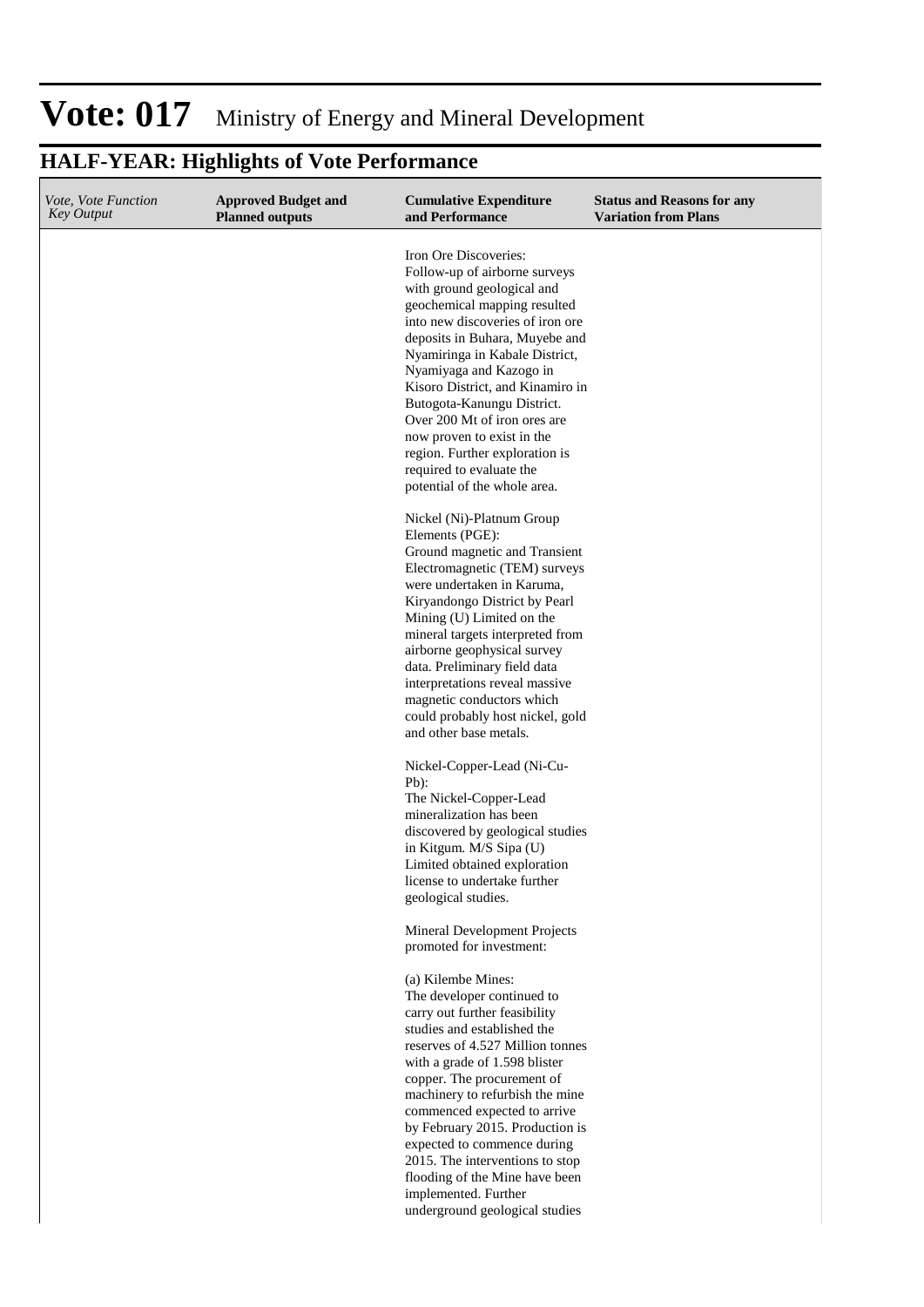## **HALF-YEAR: Highlights of Vote Performance**

| Vote, Vote Function<br><b>Key Output</b>                                       | <b>Approved Budget and</b><br><b>Planned outputs</b> |         |       | <b>Cumulative Expenditure</b><br>and Performance                                                                                                                                                                                                                                                                  |                | <b>Status and Reasons for any</b><br><b>Variation from Plans</b> |                |
|--------------------------------------------------------------------------------|------------------------------------------------------|---------|-------|-------------------------------------------------------------------------------------------------------------------------------------------------------------------------------------------------------------------------------------------------------------------------------------------------------------------|----------------|------------------------------------------------------------------|----------------|
|                                                                                |                                                      |         |       | are on-going.                                                                                                                                                                                                                                                                                                     |                |                                                                  |                |
|                                                                                |                                                      |         |       | (b) Sukulu Phosphates:<br>The Sukulu Phosphate<br>development is on-going. A<br>Mineral Development<br>Agreement between the<br>Government and the Developer<br>has been signed in December,<br>2014. The Sukulu Phosphate<br>Comprehensive Industrial<br>Development Project is planned                          |                |                                                                  |                |
| Performance Indicators:                                                        |                                                      |         |       |                                                                                                                                                                                                                                                                                                                   |                |                                                                  |                |
| <b>Total Value of Mineral</b><br>Production (UGX)- Bn                          |                                                      | 300     |       |                                                                                                                                                                                                                                                                                                                   | 18             |                                                                  |                |
| <b>Total Value of Mineral</b><br>Exports as per permits issued<br>$(UGX)$ - Bn |                                                      | 159     |       |                                                                                                                                                                                                                                                                                                                   | 2.7            |                                                                  |                |
| Number of potential<br>Uranium resources targets<br>discovered                 |                                                      | 2       |       |                                                                                                                                                                                                                                                                                                                   | $\overline{c}$ |                                                                  |                |
| Number of mineralized areas<br>discovered                                      |                                                      | 3       |       |                                                                                                                                                                                                                                                                                                                   | 3              |                                                                  |                |
| <b>Output Cost:</b>                                                            | <b>UShs Bn:</b>                                      |         | 1.617 | UShs Bn:                                                                                                                                                                                                                                                                                                          |                | 0.731 % Budget Spent:                                            | 45.2%          |
| Output: 030505                                                                 | Licencing and inspection                             |         |       |                                                                                                                                                                                                                                                                                                                   |                |                                                                  |                |
| Description of Performance: 120 mineral rights                                 | granted.<br>inspections                              | 12 site |       | The following licenses were<br>granted during this period: - 59<br>Prospecting Licenses (PL), 52<br>Exploration License (EL), 8<br>Location Licenses (LL), 8<br>Location Licenses, 3 Mining<br>Leases and 7 Mineral Dealers'<br>License (MDL). 15 EL and 2<br>LL were renewed and 15 EL, 1<br>RL and 5 LL expired |                | Good progress                                                    |                |
| Performance Indicators:                                                        |                                                      |         |       |                                                                                                                                                                                                                                                                                                                   |                |                                                                  |                |
| Number of Mineral rights<br>(licences) operational                             |                                                      | 506     |       |                                                                                                                                                                                                                                                                                                                   | 825            |                                                                  |                |
| Number of flagships projects<br>monitered                                      |                                                      | 2       |       |                                                                                                                                                                                                                                                                                                                   | $\overline{2}$ |                                                                  |                |
| Amount of NTR collected<br>(USHs bn)                                           |                                                      | 8       |       |                                                                                                                                                                                                                                                                                                                   | 1.167          |                                                                  |                |
| Number of mining site<br>inspectiog conducted                                  |                                                      | 15      |       |                                                                                                                                                                                                                                                                                                                   | 4              |                                                                  |                |
| % of mining companies<br>complying with mining<br>regulations                  |                                                      | 100     |       |                                                                                                                                                                                                                                                                                                                   | 75             |                                                                  |                |
| <b>Output Cost:</b>                                                            | UShs Bn:                                             |         | 0.280 | UShs Bn:                                                                                                                                                                                                                                                                                                          |                | 0.120 % Budget Spent:                                            | 43.1%          |
| <b>Vote Function Cost</b>                                                      | <b>UShs Bn:</b>                                      |         |       | 8.684 UShs Bn:                                                                                                                                                                                                                                                                                                    |                | 3.132 % Budget Spent:                                            | 36.1%          |
| Vote Function: 0349 Policy, Planning and Support Services                      |                                                      |         |       |                                                                                                                                                                                                                                                                                                                   |                |                                                                  |                |
| <b>Vote Function Cost</b><br><b>Cost of Vote Services:</b>                     | <b>UShs Bn:</b><br>UShs Bn:                          |         |       | 21.892 UShs Bn:<br>1,775.710 UShs Bn:                                                                                                                                                                                                                                                                             |                | 9.820 % Budget Spent:<br>392.513 % Budget Spent:                 | 44.9%<br>22.1% |

*\* Excluding Taxes and Arrears*

Muzizi Progress is as follows: -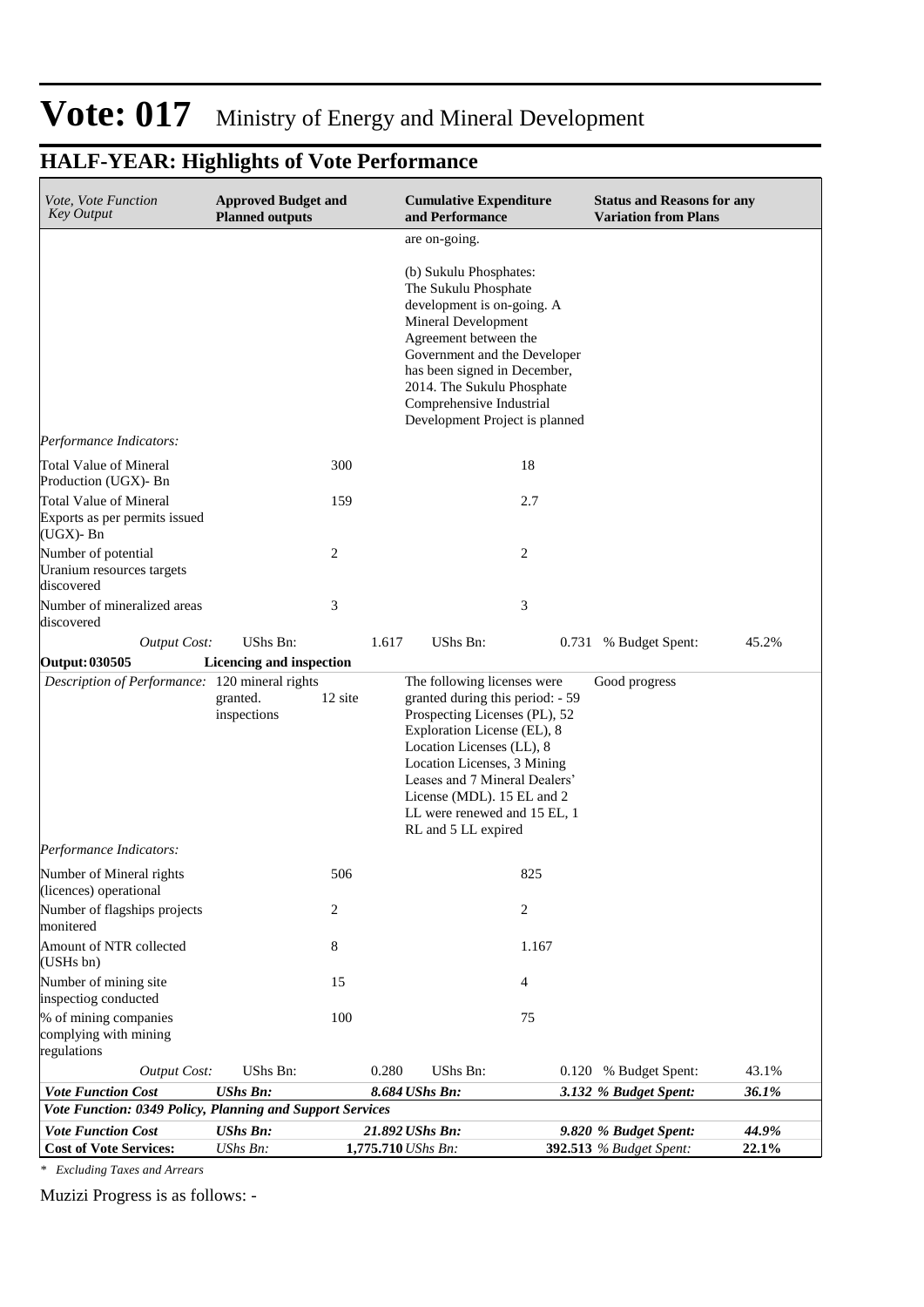### **HALF-YEAR: Highlights of Vote Performance**

• RAP implementation for Muzizi has commenced. Project is to be co-financed by KfW (40m euros on loan and 4m euros on grant) and AfD (45m euros on loan).

• Appraisal mission was carried out on 30th July 2014.

• Procurement of the consultant is ongoing. Shortlisting has been concluded and Request for Proposals (RFP) is out.

NYAGAK III progress: Bids for the private partner were received and evaluation was concluded in November 2014.

• Hydromax Uganda Limited emerged the best bidder. The developer is partnering with UEGCL to develop the Nyagak III HPP.

• Negotiations with UETCL on the PPA and with Ministry of Energy and Mineral Development on the Implementation Agreement have started. Continued with the construction of Karuma and Isimba dams. Anumber of Transmission lines are being contructed. On oil and gas , the negotiations for the investor to develop the refinery is in advanced stages. On Minerals Development:

, the ministry continued to support the development of strategic mineral reserves to ensure the benefits accrue to Uganda, and the localities where the reserves have been discovered.

#### **Table V2.2: Implementing Actions to Improve Vote Performance**

| <b>Planned Actions:</b>                                                                                                                                                                                                                                        | <b>Actual Actions:</b>                                                                                            | <b>Reasons for Variation</b>                        |
|----------------------------------------------------------------------------------------------------------------------------------------------------------------------------------------------------------------------------------------------------------------|-------------------------------------------------------------------------------------------------------------------|-----------------------------------------------------|
| Vote: 017 Ministry of Energy and Mineral Development                                                                                                                                                                                                           |                                                                                                                   |                                                     |
| Vote Function: 03 01 Energy Planning, Management & Infrastructure Dev't                                                                                                                                                                                        |                                                                                                                   |                                                     |
| Continue the refurblishment of the<br>transmission and distribution<br>infrastructure (i.e line, transformer and<br>substaion upgrade)                                                                                                                         | Continued with the construction and the<br>refurblishment of the transmission and<br>distribution infrastructure  | Delays in procurements and way leave<br>acquisition |
| Increaase generation mix to include<br>variuos options                                                                                                                                                                                                         | ERA has licenced some developers of<br>renewable sources of energy to Increaase<br>the generation mix             | Heavy capital investments required                  |
| Vote: 017 Ministry of Energy and Mineral Development                                                                                                                                                                                                           |                                                                                                                   |                                                     |
| Vote Function: 03 05 Mineral Exploration, Development & Production                                                                                                                                                                                             |                                                                                                                   |                                                     |
| Request for increase of funding from<br>0.465bn to 6.42 bn (recurrent) and<br>development budget from 6.8bn to 108.72<br>bn to enable the sector takeover its<br>primary role of growth driver and<br>industrialisation in line with NDP and<br>Vision 40.     | Request for increase of recurrent<br>additional funding by MEMD to MoFPED<br>was done                             | Resource envelope challenges                        |
| Request for increase of funding from<br>$0.465$ bn to $6.42$ bn (recurrent) and<br>development budget from 6.8bn to 108.72<br>bn to enable the sector takeover its<br>primary role of growth driver and<br>industrialisation in line wth NDP and<br>Vision 40. | Request for increase of additional funding Resource envelope challenges<br>by MEMD to MoFPED was done             |                                                     |
| Vote: 017 Ministry of Energy and Mineral Development                                                                                                                                                                                                           |                                                                                                                   |                                                     |
| Vote Function: 03 03 Petroleum Exploration, Development & Production                                                                                                                                                                                           |                                                                                                                   |                                                     |
| Continue with cpapcity biulding programs Continued with capacity building                                                                                                                                                                                      | programs of variou staff and programs                                                                             | None                                                |
| Implement the newly approved legislation                                                                                                                                                                                                                       | Continued with the preparation of the new Consultations on going<br>regulations to operationalise the legislation |                                                     |

### *V3: Details of Releases and Expenditure*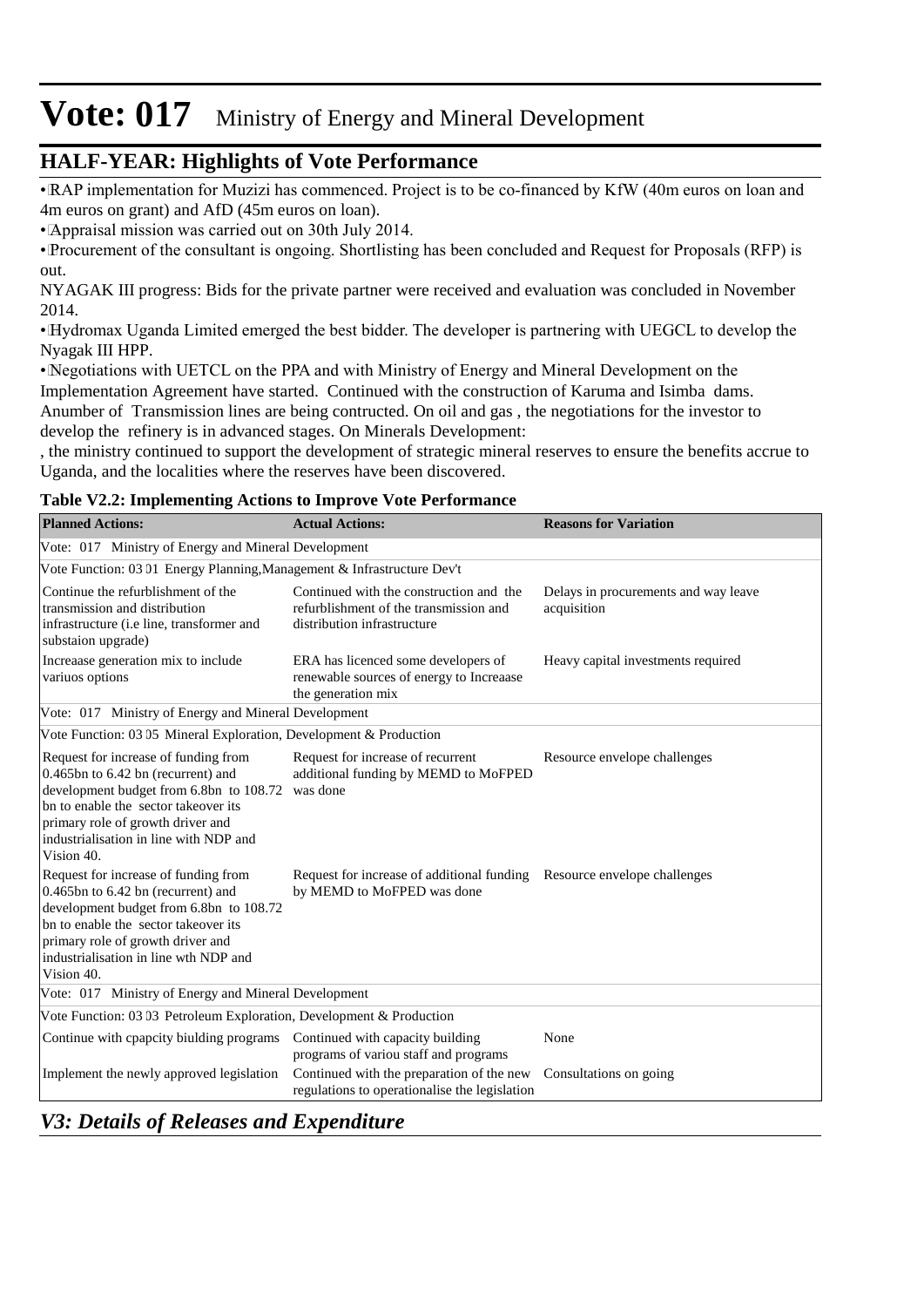### **HALF-YEAR: Highlights of Vote Performance**

*This section provides a comprehensive summary of the outputs delivered by the Vote and further details of Vote expenditures by Vote Function and Expenditure Item.*

#### **Table V3.1: GoU Releases and Expenditure by Output\***

| Released<br><i>Spent</i><br>Spent<br>VF:0301 Energy Planning, Management & Infrastructure Dev't<br>102.87<br>79.31<br>76.30<br>77.1%<br>74.2%<br>96.2%<br>3.90<br>3.21<br>82.2%<br>Class: Outputs Provided<br>8.06<br>48.4%<br>39.8%<br>0.79<br>030101 Energy Policy/Plans Dissemination, Regulation and Monitoring<br>1.76<br>0.68<br>44.8%<br>38.5%<br>86.1%<br>43.3%<br>87.8%<br>030102 Energy Efficiency Promotion<br>1.15<br>0.57<br>0.50<br>49.4%<br>85.4%<br>030103 Renewable Energy Promotion<br>2.05<br>0.98<br>47.7%<br>40.7%<br>0.83<br>38.3%<br>76.0%<br>030104 Increased Rural Electrification<br>2.96<br>1.49<br>50.3%<br>1.13<br>56.3%<br>78.5%<br>030105 Atomic Energy Promotion and Coordination<br>0.14<br>0.08<br>0.06<br>44.2%<br>100.0%<br>Class: Outputs Funded<br>71.13<br>63.44<br>63.41<br>89.2%<br>89.1%<br>0.0%<br>030151 Membership to IAEA<br>0.11<br>0.03<br>0.00<br>25.0%<br>$0.0\%$<br>100.0%<br>030152 Thermal and Small Hydro Power Generation (UETCL)<br>69.02<br>62.41<br>62.41<br>90.4%<br>90.4%<br>1.00<br>1.00<br>100.0%<br>030153 Cross Sector Transfers for ERT (Other Components)<br>2.00<br>50.0%<br>50.0%<br>80.9%<br>Class: Capital Purchases<br>23.67<br>11.97<br>9.69<br>50.6%<br>40.9%<br>1.30<br>49.5%<br>69.4%<br>030171 Acquisition of Land by Government<br>0.93<br>71.4%<br>0.65<br>63.3%<br>030176 Purchase of Office and ICT Equipment, including Software<br>0.10<br>0.07<br>0.04<br>68.0%<br>43.0%<br>27.8%<br>62.0%<br>030177 Purchase of Specialised Machinery & Equipment<br>3.59<br>1.61<br>1.00<br>44.9%<br>030178 Purchase of Office and Residential Furniture and Fittings<br>0.02<br>$0.0\%$<br>0.0%<br>0.08<br>0.00<br>25.0%<br>85.6%<br>030179 Acquisition of Other Capital Assets<br>18.60<br>9.34<br>50.2%<br>43.0%<br>8.00<br>VF:0302 Large Hydro power infrastructure<br>262.47<br>262.46<br>23.9%<br>23.9%<br>100.0%<br>1,096.90<br>262.46<br>23.9%<br>Class: Capital Purchases<br>1,096.90<br>262.47<br>23.9%<br>100.0%<br>98.8%<br>030271 Acquisition of Land by Government<br>0.90<br>0.50<br>0.50<br>55.9%<br>55.2%<br>030280 Large Hydro Power Infrastructure<br>1,096.00<br>261.96<br>261.96<br>23.9%<br>23.9%<br>100.0%<br>67.5%<br>94.3%<br>55.01<br>39.39<br>37.15<br>71.6%<br>VF:0303 Petroleum Exploration, Development & Production<br>90.7%<br>Class: Outputs Provided<br>12.26<br>5.78<br>5.24<br>47.2%<br>42.8%<br>42.7%<br>87.1%<br>030301 Promotion of the country's petroleum potential and licensing<br>3.60<br>1.76<br>1.53<br>49.0%<br>76.5%<br>030302 Initiate and formulate petroleum policy and legislation<br>0.67<br>0.29<br>43.7%<br>33.4%<br>0.23<br>030303 Capacity Building for the oil & gas sector<br>2.37<br>96.0%<br>5.39<br>2.47<br>45.8%<br>44.0%<br>2.12<br>87.9%<br>030304 Monitoring Upstream petroleum activities<br>1.03<br>0.91<br>48.8%<br>42.9%<br>88.7%<br>030305 Develop and implement a communication strategy for oil $\&$ gas<br>0.14<br>0.05<br>37.9%<br>33.7%<br>0.05<br>in the country<br>0.18<br>91.3%<br>030306 Participate in Regional Initiatives<br>0.35<br>0.16<br>50.0%<br>45.6%<br>98.9%<br>Class: Outputs Funded<br>2.00<br>0.66<br>0.65<br>33.0%<br>32.7%<br>32.7%<br>98.9%<br>030351 Transfer for Petroleum Refining (Midstream Unit)<br>2.00<br>0.66<br>0.65<br>33.0%<br>Class: Capital Purchases<br>76.7%<br>94.9%<br>40.75<br>32.94<br>31.25<br>80.8%<br>90.5%<br>030371 Acquisition of Land by Government<br>2.93<br>0.84<br>28.7%<br>26.0%<br>0.76<br>48.1%<br>030372 Government Buildings and Administrative Infrastructure<br>7.94<br>3.10<br>39.1%<br>18.8%<br>1.49<br>030380 Oil Refinery Construction<br>29.88<br>29.00<br>29.00<br>97.1%<br>97.1%<br>100.0%<br>26.0%<br>61.4%<br>5.95<br>3.65<br>42.3%<br>VF:0304 Petroleum Supply, Infrastructure and Regulation<br>14.06<br>Class: Outputs Provided<br>1.56<br>0.68<br>0.58<br>43.9%<br>37.1%<br>84.4%<br>030401 Petroleum Policy Development, Regulation and Monitoring<br>0.98<br>0.40<br>40.8%<br>77.0%<br>0.31<br>31.4%<br>95.6%<br>030402 Management and Monitoring of petroleum supply Industry<br>0.23<br>0.11<br>0.11<br>49.5%<br>47.3%<br>030403 Maintainance of National Petroleum Information System<br>0.05<br>0.04<br>50.7%<br>45.8%<br>90.3%<br>0.10<br>0.21<br>48.0%<br>45.6%<br>94.9%<br>030404 Operational Standards and laboratory testing of petroleum<br>0.10<br>0.10<br>products<br>0.04<br>98.7%<br>030406 Kenya - Uganda - Rwanda Oil pipelines<br>0.02<br>0.02<br>49.2%<br>48.5% | <b>Billion Uganda Shillings</b> | <b>Approved</b> | <b>Released</b> | <b>Spent</b> | $%$ GoU       | $%$ GoU       | $%$ GoU<br>Releases |
|--------------------------------------------------------------------------------------------------------------------------------------------------------------------------------------------------------------------------------------------------------------------------------------------------------------------------------------------------------------------------------------------------------------------------------------------------------------------------------------------------------------------------------------------------------------------------------------------------------------------------------------------------------------------------------------------------------------------------------------------------------------------------------------------------------------------------------------------------------------------------------------------------------------------------------------------------------------------------------------------------------------------------------------------------------------------------------------------------------------------------------------------------------------------------------------------------------------------------------------------------------------------------------------------------------------------------------------------------------------------------------------------------------------------------------------------------------------------------------------------------------------------------------------------------------------------------------------------------------------------------------------------------------------------------------------------------------------------------------------------------------------------------------------------------------------------------------------------------------------------------------------------------------------------------------------------------------------------------------------------------------------------------------------------------------------------------------------------------------------------------------------------------------------------------------------------------------------------------------------------------------------------------------------------------------------------------------------------------------------------------------------------------------------------------------------------------------------------------------------------------------------------------------------------------------------------------------------------------------------------------------------------------------------------------------------------------------------------------------------------------------------------------------------------------------------------------------------------------------------------------------------------------------------------------------------------------------------------------------------------------------------------------------------------------------------------------------------------------------------------------------------------------------------------------------------------------------------------------------------------------------------------------------------------------------------------------------------------------------------------------------------------------------------------------------------------------------------------------------------------------------------------------------------------------------------------------------------------------------------------------------------------------------------------------------------------------------------------------------------------------------------------------------------------------------------------------------------------------------------------------------------------------------------------------------------------------------------------------------------------------------------------------------------------------------------------------------------------------------------------------------------------------------------------------------------------------------------------------------------------------------------------------------------------------------------------------------------------------------------------------------------------------------------------------------------------------------------------------------------------------------------|---------------------------------|-----------------|-----------------|--------------|---------------|---------------|---------------------|
|                                                                                                                                                                                                                                                                                                                                                                                                                                                                                                                                                                                                                                                                                                                                                                                                                                                                                                                                                                                                                                                                                                                                                                                                                                                                                                                                                                                                                                                                                                                                                                                                                                                                                                                                                                                                                                                                                                                                                                                                                                                                                                                                                                                                                                                                                                                                                                                                                                                                                                                                                                                                                                                                                                                                                                                                                                                                                                                                                                                                                                                                                                                                                                                                                                                                                                                                                                                                                                                                                                                                                                                                                                                                                                                                                                                                                                                                                                                                                                                                                                                                                                                                                                                                                                                                                                                                                                                                                                                                                                              |                                 | <b>Budget</b>   |                 |              | <b>Budget</b> | <b>Budget</b> |                     |
|                                                                                                                                                                                                                                                                                                                                                                                                                                                                                                                                                                                                                                                                                                                                                                                                                                                                                                                                                                                                                                                                                                                                                                                                                                                                                                                                                                                                                                                                                                                                                                                                                                                                                                                                                                                                                                                                                                                                                                                                                                                                                                                                                                                                                                                                                                                                                                                                                                                                                                                                                                                                                                                                                                                                                                                                                                                                                                                                                                                                                                                                                                                                                                                                                                                                                                                                                                                                                                                                                                                                                                                                                                                                                                                                                                                                                                                                                                                                                                                                                                                                                                                                                                                                                                                                                                                                                                                                                                                                                                              |                                 |                 |                 |              |               |               |                     |
|                                                                                                                                                                                                                                                                                                                                                                                                                                                                                                                                                                                                                                                                                                                                                                                                                                                                                                                                                                                                                                                                                                                                                                                                                                                                                                                                                                                                                                                                                                                                                                                                                                                                                                                                                                                                                                                                                                                                                                                                                                                                                                                                                                                                                                                                                                                                                                                                                                                                                                                                                                                                                                                                                                                                                                                                                                                                                                                                                                                                                                                                                                                                                                                                                                                                                                                                                                                                                                                                                                                                                                                                                                                                                                                                                                                                                                                                                                                                                                                                                                                                                                                                                                                                                                                                                                                                                                                                                                                                                                              |                                 |                 |                 |              |               |               |                     |
|                                                                                                                                                                                                                                                                                                                                                                                                                                                                                                                                                                                                                                                                                                                                                                                                                                                                                                                                                                                                                                                                                                                                                                                                                                                                                                                                                                                                                                                                                                                                                                                                                                                                                                                                                                                                                                                                                                                                                                                                                                                                                                                                                                                                                                                                                                                                                                                                                                                                                                                                                                                                                                                                                                                                                                                                                                                                                                                                                                                                                                                                                                                                                                                                                                                                                                                                                                                                                                                                                                                                                                                                                                                                                                                                                                                                                                                                                                                                                                                                                                                                                                                                                                                                                                                                                                                                                                                                                                                                                                              |                                 |                 |                 |              |               |               |                     |
|                                                                                                                                                                                                                                                                                                                                                                                                                                                                                                                                                                                                                                                                                                                                                                                                                                                                                                                                                                                                                                                                                                                                                                                                                                                                                                                                                                                                                                                                                                                                                                                                                                                                                                                                                                                                                                                                                                                                                                                                                                                                                                                                                                                                                                                                                                                                                                                                                                                                                                                                                                                                                                                                                                                                                                                                                                                                                                                                                                                                                                                                                                                                                                                                                                                                                                                                                                                                                                                                                                                                                                                                                                                                                                                                                                                                                                                                                                                                                                                                                                                                                                                                                                                                                                                                                                                                                                                                                                                                                                              |                                 |                 |                 |              |               |               |                     |
|                                                                                                                                                                                                                                                                                                                                                                                                                                                                                                                                                                                                                                                                                                                                                                                                                                                                                                                                                                                                                                                                                                                                                                                                                                                                                                                                                                                                                                                                                                                                                                                                                                                                                                                                                                                                                                                                                                                                                                                                                                                                                                                                                                                                                                                                                                                                                                                                                                                                                                                                                                                                                                                                                                                                                                                                                                                                                                                                                                                                                                                                                                                                                                                                                                                                                                                                                                                                                                                                                                                                                                                                                                                                                                                                                                                                                                                                                                                                                                                                                                                                                                                                                                                                                                                                                                                                                                                                                                                                                                              |                                 |                 |                 |              |               |               |                     |
|                                                                                                                                                                                                                                                                                                                                                                                                                                                                                                                                                                                                                                                                                                                                                                                                                                                                                                                                                                                                                                                                                                                                                                                                                                                                                                                                                                                                                                                                                                                                                                                                                                                                                                                                                                                                                                                                                                                                                                                                                                                                                                                                                                                                                                                                                                                                                                                                                                                                                                                                                                                                                                                                                                                                                                                                                                                                                                                                                                                                                                                                                                                                                                                                                                                                                                                                                                                                                                                                                                                                                                                                                                                                                                                                                                                                                                                                                                                                                                                                                                                                                                                                                                                                                                                                                                                                                                                                                                                                                                              |                                 |                 |                 |              |               |               |                     |
|                                                                                                                                                                                                                                                                                                                                                                                                                                                                                                                                                                                                                                                                                                                                                                                                                                                                                                                                                                                                                                                                                                                                                                                                                                                                                                                                                                                                                                                                                                                                                                                                                                                                                                                                                                                                                                                                                                                                                                                                                                                                                                                                                                                                                                                                                                                                                                                                                                                                                                                                                                                                                                                                                                                                                                                                                                                                                                                                                                                                                                                                                                                                                                                                                                                                                                                                                                                                                                                                                                                                                                                                                                                                                                                                                                                                                                                                                                                                                                                                                                                                                                                                                                                                                                                                                                                                                                                                                                                                                                              |                                 |                 |                 |              |               |               |                     |
|                                                                                                                                                                                                                                                                                                                                                                                                                                                                                                                                                                                                                                                                                                                                                                                                                                                                                                                                                                                                                                                                                                                                                                                                                                                                                                                                                                                                                                                                                                                                                                                                                                                                                                                                                                                                                                                                                                                                                                                                                                                                                                                                                                                                                                                                                                                                                                                                                                                                                                                                                                                                                                                                                                                                                                                                                                                                                                                                                                                                                                                                                                                                                                                                                                                                                                                                                                                                                                                                                                                                                                                                                                                                                                                                                                                                                                                                                                                                                                                                                                                                                                                                                                                                                                                                                                                                                                                                                                                                                                              |                                 |                 |                 |              |               |               |                     |
|                                                                                                                                                                                                                                                                                                                                                                                                                                                                                                                                                                                                                                                                                                                                                                                                                                                                                                                                                                                                                                                                                                                                                                                                                                                                                                                                                                                                                                                                                                                                                                                                                                                                                                                                                                                                                                                                                                                                                                                                                                                                                                                                                                                                                                                                                                                                                                                                                                                                                                                                                                                                                                                                                                                                                                                                                                                                                                                                                                                                                                                                                                                                                                                                                                                                                                                                                                                                                                                                                                                                                                                                                                                                                                                                                                                                                                                                                                                                                                                                                                                                                                                                                                                                                                                                                                                                                                                                                                                                                                              |                                 |                 |                 |              |               |               |                     |
|                                                                                                                                                                                                                                                                                                                                                                                                                                                                                                                                                                                                                                                                                                                                                                                                                                                                                                                                                                                                                                                                                                                                                                                                                                                                                                                                                                                                                                                                                                                                                                                                                                                                                                                                                                                                                                                                                                                                                                                                                                                                                                                                                                                                                                                                                                                                                                                                                                                                                                                                                                                                                                                                                                                                                                                                                                                                                                                                                                                                                                                                                                                                                                                                                                                                                                                                                                                                                                                                                                                                                                                                                                                                                                                                                                                                                                                                                                                                                                                                                                                                                                                                                                                                                                                                                                                                                                                                                                                                                                              |                                 |                 |                 |              |               |               |                     |
|                                                                                                                                                                                                                                                                                                                                                                                                                                                                                                                                                                                                                                                                                                                                                                                                                                                                                                                                                                                                                                                                                                                                                                                                                                                                                                                                                                                                                                                                                                                                                                                                                                                                                                                                                                                                                                                                                                                                                                                                                                                                                                                                                                                                                                                                                                                                                                                                                                                                                                                                                                                                                                                                                                                                                                                                                                                                                                                                                                                                                                                                                                                                                                                                                                                                                                                                                                                                                                                                                                                                                                                                                                                                                                                                                                                                                                                                                                                                                                                                                                                                                                                                                                                                                                                                                                                                                                                                                                                                                                              |                                 |                 |                 |              |               |               |                     |
|                                                                                                                                                                                                                                                                                                                                                                                                                                                                                                                                                                                                                                                                                                                                                                                                                                                                                                                                                                                                                                                                                                                                                                                                                                                                                                                                                                                                                                                                                                                                                                                                                                                                                                                                                                                                                                                                                                                                                                                                                                                                                                                                                                                                                                                                                                                                                                                                                                                                                                                                                                                                                                                                                                                                                                                                                                                                                                                                                                                                                                                                                                                                                                                                                                                                                                                                                                                                                                                                                                                                                                                                                                                                                                                                                                                                                                                                                                                                                                                                                                                                                                                                                                                                                                                                                                                                                                                                                                                                                                              |                                 |                 |                 |              |               |               |                     |
|                                                                                                                                                                                                                                                                                                                                                                                                                                                                                                                                                                                                                                                                                                                                                                                                                                                                                                                                                                                                                                                                                                                                                                                                                                                                                                                                                                                                                                                                                                                                                                                                                                                                                                                                                                                                                                                                                                                                                                                                                                                                                                                                                                                                                                                                                                                                                                                                                                                                                                                                                                                                                                                                                                                                                                                                                                                                                                                                                                                                                                                                                                                                                                                                                                                                                                                                                                                                                                                                                                                                                                                                                                                                                                                                                                                                                                                                                                                                                                                                                                                                                                                                                                                                                                                                                                                                                                                                                                                                                                              |                                 |                 |                 |              |               |               |                     |
|                                                                                                                                                                                                                                                                                                                                                                                                                                                                                                                                                                                                                                                                                                                                                                                                                                                                                                                                                                                                                                                                                                                                                                                                                                                                                                                                                                                                                                                                                                                                                                                                                                                                                                                                                                                                                                                                                                                                                                                                                                                                                                                                                                                                                                                                                                                                                                                                                                                                                                                                                                                                                                                                                                                                                                                                                                                                                                                                                                                                                                                                                                                                                                                                                                                                                                                                                                                                                                                                                                                                                                                                                                                                                                                                                                                                                                                                                                                                                                                                                                                                                                                                                                                                                                                                                                                                                                                                                                                                                                              |                                 |                 |                 |              |               |               |                     |
|                                                                                                                                                                                                                                                                                                                                                                                                                                                                                                                                                                                                                                                                                                                                                                                                                                                                                                                                                                                                                                                                                                                                                                                                                                                                                                                                                                                                                                                                                                                                                                                                                                                                                                                                                                                                                                                                                                                                                                                                                                                                                                                                                                                                                                                                                                                                                                                                                                                                                                                                                                                                                                                                                                                                                                                                                                                                                                                                                                                                                                                                                                                                                                                                                                                                                                                                                                                                                                                                                                                                                                                                                                                                                                                                                                                                                                                                                                                                                                                                                                                                                                                                                                                                                                                                                                                                                                                                                                                                                                              |                                 |                 |                 |              |               |               |                     |
|                                                                                                                                                                                                                                                                                                                                                                                                                                                                                                                                                                                                                                                                                                                                                                                                                                                                                                                                                                                                                                                                                                                                                                                                                                                                                                                                                                                                                                                                                                                                                                                                                                                                                                                                                                                                                                                                                                                                                                                                                                                                                                                                                                                                                                                                                                                                                                                                                                                                                                                                                                                                                                                                                                                                                                                                                                                                                                                                                                                                                                                                                                                                                                                                                                                                                                                                                                                                                                                                                                                                                                                                                                                                                                                                                                                                                                                                                                                                                                                                                                                                                                                                                                                                                                                                                                                                                                                                                                                                                                              |                                 |                 |                 |              |               |               |                     |
|                                                                                                                                                                                                                                                                                                                                                                                                                                                                                                                                                                                                                                                                                                                                                                                                                                                                                                                                                                                                                                                                                                                                                                                                                                                                                                                                                                                                                                                                                                                                                                                                                                                                                                                                                                                                                                                                                                                                                                                                                                                                                                                                                                                                                                                                                                                                                                                                                                                                                                                                                                                                                                                                                                                                                                                                                                                                                                                                                                                                                                                                                                                                                                                                                                                                                                                                                                                                                                                                                                                                                                                                                                                                                                                                                                                                                                                                                                                                                                                                                                                                                                                                                                                                                                                                                                                                                                                                                                                                                                              |                                 |                 |                 |              |               |               |                     |
|                                                                                                                                                                                                                                                                                                                                                                                                                                                                                                                                                                                                                                                                                                                                                                                                                                                                                                                                                                                                                                                                                                                                                                                                                                                                                                                                                                                                                                                                                                                                                                                                                                                                                                                                                                                                                                                                                                                                                                                                                                                                                                                                                                                                                                                                                                                                                                                                                                                                                                                                                                                                                                                                                                                                                                                                                                                                                                                                                                                                                                                                                                                                                                                                                                                                                                                                                                                                                                                                                                                                                                                                                                                                                                                                                                                                                                                                                                                                                                                                                                                                                                                                                                                                                                                                                                                                                                                                                                                                                                              |                                 |                 |                 |              |               |               |                     |
|                                                                                                                                                                                                                                                                                                                                                                                                                                                                                                                                                                                                                                                                                                                                                                                                                                                                                                                                                                                                                                                                                                                                                                                                                                                                                                                                                                                                                                                                                                                                                                                                                                                                                                                                                                                                                                                                                                                                                                                                                                                                                                                                                                                                                                                                                                                                                                                                                                                                                                                                                                                                                                                                                                                                                                                                                                                                                                                                                                                                                                                                                                                                                                                                                                                                                                                                                                                                                                                                                                                                                                                                                                                                                                                                                                                                                                                                                                                                                                                                                                                                                                                                                                                                                                                                                                                                                                                                                                                                                                              |                                 |                 |                 |              |               |               |                     |
|                                                                                                                                                                                                                                                                                                                                                                                                                                                                                                                                                                                                                                                                                                                                                                                                                                                                                                                                                                                                                                                                                                                                                                                                                                                                                                                                                                                                                                                                                                                                                                                                                                                                                                                                                                                                                                                                                                                                                                                                                                                                                                                                                                                                                                                                                                                                                                                                                                                                                                                                                                                                                                                                                                                                                                                                                                                                                                                                                                                                                                                                                                                                                                                                                                                                                                                                                                                                                                                                                                                                                                                                                                                                                                                                                                                                                                                                                                                                                                                                                                                                                                                                                                                                                                                                                                                                                                                                                                                                                                              |                                 |                 |                 |              |               |               |                     |
|                                                                                                                                                                                                                                                                                                                                                                                                                                                                                                                                                                                                                                                                                                                                                                                                                                                                                                                                                                                                                                                                                                                                                                                                                                                                                                                                                                                                                                                                                                                                                                                                                                                                                                                                                                                                                                                                                                                                                                                                                                                                                                                                                                                                                                                                                                                                                                                                                                                                                                                                                                                                                                                                                                                                                                                                                                                                                                                                                                                                                                                                                                                                                                                                                                                                                                                                                                                                                                                                                                                                                                                                                                                                                                                                                                                                                                                                                                                                                                                                                                                                                                                                                                                                                                                                                                                                                                                                                                                                                                              |                                 |                 |                 |              |               |               |                     |
|                                                                                                                                                                                                                                                                                                                                                                                                                                                                                                                                                                                                                                                                                                                                                                                                                                                                                                                                                                                                                                                                                                                                                                                                                                                                                                                                                                                                                                                                                                                                                                                                                                                                                                                                                                                                                                                                                                                                                                                                                                                                                                                                                                                                                                                                                                                                                                                                                                                                                                                                                                                                                                                                                                                                                                                                                                                                                                                                                                                                                                                                                                                                                                                                                                                                                                                                                                                                                                                                                                                                                                                                                                                                                                                                                                                                                                                                                                                                                                                                                                                                                                                                                                                                                                                                                                                                                                                                                                                                                                              |                                 |                 |                 |              |               |               |                     |
|                                                                                                                                                                                                                                                                                                                                                                                                                                                                                                                                                                                                                                                                                                                                                                                                                                                                                                                                                                                                                                                                                                                                                                                                                                                                                                                                                                                                                                                                                                                                                                                                                                                                                                                                                                                                                                                                                                                                                                                                                                                                                                                                                                                                                                                                                                                                                                                                                                                                                                                                                                                                                                                                                                                                                                                                                                                                                                                                                                                                                                                                                                                                                                                                                                                                                                                                                                                                                                                                                                                                                                                                                                                                                                                                                                                                                                                                                                                                                                                                                                                                                                                                                                                                                                                                                                                                                                                                                                                                                                              |                                 |                 |                 |              |               |               |                     |
|                                                                                                                                                                                                                                                                                                                                                                                                                                                                                                                                                                                                                                                                                                                                                                                                                                                                                                                                                                                                                                                                                                                                                                                                                                                                                                                                                                                                                                                                                                                                                                                                                                                                                                                                                                                                                                                                                                                                                                                                                                                                                                                                                                                                                                                                                                                                                                                                                                                                                                                                                                                                                                                                                                                                                                                                                                                                                                                                                                                                                                                                                                                                                                                                                                                                                                                                                                                                                                                                                                                                                                                                                                                                                                                                                                                                                                                                                                                                                                                                                                                                                                                                                                                                                                                                                                                                                                                                                                                                                                              |                                 |                 |                 |              |               |               |                     |
|                                                                                                                                                                                                                                                                                                                                                                                                                                                                                                                                                                                                                                                                                                                                                                                                                                                                                                                                                                                                                                                                                                                                                                                                                                                                                                                                                                                                                                                                                                                                                                                                                                                                                                                                                                                                                                                                                                                                                                                                                                                                                                                                                                                                                                                                                                                                                                                                                                                                                                                                                                                                                                                                                                                                                                                                                                                                                                                                                                                                                                                                                                                                                                                                                                                                                                                                                                                                                                                                                                                                                                                                                                                                                                                                                                                                                                                                                                                                                                                                                                                                                                                                                                                                                                                                                                                                                                                                                                                                                                              |                                 |                 |                 |              |               |               |                     |
|                                                                                                                                                                                                                                                                                                                                                                                                                                                                                                                                                                                                                                                                                                                                                                                                                                                                                                                                                                                                                                                                                                                                                                                                                                                                                                                                                                                                                                                                                                                                                                                                                                                                                                                                                                                                                                                                                                                                                                                                                                                                                                                                                                                                                                                                                                                                                                                                                                                                                                                                                                                                                                                                                                                                                                                                                                                                                                                                                                                                                                                                                                                                                                                                                                                                                                                                                                                                                                                                                                                                                                                                                                                                                                                                                                                                                                                                                                                                                                                                                                                                                                                                                                                                                                                                                                                                                                                                                                                                                                              |                                 |                 |                 |              |               |               |                     |
|                                                                                                                                                                                                                                                                                                                                                                                                                                                                                                                                                                                                                                                                                                                                                                                                                                                                                                                                                                                                                                                                                                                                                                                                                                                                                                                                                                                                                                                                                                                                                                                                                                                                                                                                                                                                                                                                                                                                                                                                                                                                                                                                                                                                                                                                                                                                                                                                                                                                                                                                                                                                                                                                                                                                                                                                                                                                                                                                                                                                                                                                                                                                                                                                                                                                                                                                                                                                                                                                                                                                                                                                                                                                                                                                                                                                                                                                                                                                                                                                                                                                                                                                                                                                                                                                                                                                                                                                                                                                                                              |                                 |                 |                 |              |               |               |                     |
|                                                                                                                                                                                                                                                                                                                                                                                                                                                                                                                                                                                                                                                                                                                                                                                                                                                                                                                                                                                                                                                                                                                                                                                                                                                                                                                                                                                                                                                                                                                                                                                                                                                                                                                                                                                                                                                                                                                                                                                                                                                                                                                                                                                                                                                                                                                                                                                                                                                                                                                                                                                                                                                                                                                                                                                                                                                                                                                                                                                                                                                                                                                                                                                                                                                                                                                                                                                                                                                                                                                                                                                                                                                                                                                                                                                                                                                                                                                                                                                                                                                                                                                                                                                                                                                                                                                                                                                                                                                                                                              |                                 |                 |                 |              |               |               |                     |
|                                                                                                                                                                                                                                                                                                                                                                                                                                                                                                                                                                                                                                                                                                                                                                                                                                                                                                                                                                                                                                                                                                                                                                                                                                                                                                                                                                                                                                                                                                                                                                                                                                                                                                                                                                                                                                                                                                                                                                                                                                                                                                                                                                                                                                                                                                                                                                                                                                                                                                                                                                                                                                                                                                                                                                                                                                                                                                                                                                                                                                                                                                                                                                                                                                                                                                                                                                                                                                                                                                                                                                                                                                                                                                                                                                                                                                                                                                                                                                                                                                                                                                                                                                                                                                                                                                                                                                                                                                                                                                              |                                 |                 |                 |              |               |               |                     |
|                                                                                                                                                                                                                                                                                                                                                                                                                                                                                                                                                                                                                                                                                                                                                                                                                                                                                                                                                                                                                                                                                                                                                                                                                                                                                                                                                                                                                                                                                                                                                                                                                                                                                                                                                                                                                                                                                                                                                                                                                                                                                                                                                                                                                                                                                                                                                                                                                                                                                                                                                                                                                                                                                                                                                                                                                                                                                                                                                                                                                                                                                                                                                                                                                                                                                                                                                                                                                                                                                                                                                                                                                                                                                                                                                                                                                                                                                                                                                                                                                                                                                                                                                                                                                                                                                                                                                                                                                                                                                                              |                                 |                 |                 |              |               |               |                     |
|                                                                                                                                                                                                                                                                                                                                                                                                                                                                                                                                                                                                                                                                                                                                                                                                                                                                                                                                                                                                                                                                                                                                                                                                                                                                                                                                                                                                                                                                                                                                                                                                                                                                                                                                                                                                                                                                                                                                                                                                                                                                                                                                                                                                                                                                                                                                                                                                                                                                                                                                                                                                                                                                                                                                                                                                                                                                                                                                                                                                                                                                                                                                                                                                                                                                                                                                                                                                                                                                                                                                                                                                                                                                                                                                                                                                                                                                                                                                                                                                                                                                                                                                                                                                                                                                                                                                                                                                                                                                                                              |                                 |                 |                 |              |               |               |                     |
|                                                                                                                                                                                                                                                                                                                                                                                                                                                                                                                                                                                                                                                                                                                                                                                                                                                                                                                                                                                                                                                                                                                                                                                                                                                                                                                                                                                                                                                                                                                                                                                                                                                                                                                                                                                                                                                                                                                                                                                                                                                                                                                                                                                                                                                                                                                                                                                                                                                                                                                                                                                                                                                                                                                                                                                                                                                                                                                                                                                                                                                                                                                                                                                                                                                                                                                                                                                                                                                                                                                                                                                                                                                                                                                                                                                                                                                                                                                                                                                                                                                                                                                                                                                                                                                                                                                                                                                                                                                                                                              |                                 |                 |                 |              |               |               |                     |
|                                                                                                                                                                                                                                                                                                                                                                                                                                                                                                                                                                                                                                                                                                                                                                                                                                                                                                                                                                                                                                                                                                                                                                                                                                                                                                                                                                                                                                                                                                                                                                                                                                                                                                                                                                                                                                                                                                                                                                                                                                                                                                                                                                                                                                                                                                                                                                                                                                                                                                                                                                                                                                                                                                                                                                                                                                                                                                                                                                                                                                                                                                                                                                                                                                                                                                                                                                                                                                                                                                                                                                                                                                                                                                                                                                                                                                                                                                                                                                                                                                                                                                                                                                                                                                                                                                                                                                                                                                                                                                              |                                 |                 |                 |              |               |               |                     |
|                                                                                                                                                                                                                                                                                                                                                                                                                                                                                                                                                                                                                                                                                                                                                                                                                                                                                                                                                                                                                                                                                                                                                                                                                                                                                                                                                                                                                                                                                                                                                                                                                                                                                                                                                                                                                                                                                                                                                                                                                                                                                                                                                                                                                                                                                                                                                                                                                                                                                                                                                                                                                                                                                                                                                                                                                                                                                                                                                                                                                                                                                                                                                                                                                                                                                                                                                                                                                                                                                                                                                                                                                                                                                                                                                                                                                                                                                                                                                                                                                                                                                                                                                                                                                                                                                                                                                                                                                                                                                                              |                                 |                 |                 |              |               |               |                     |
|                                                                                                                                                                                                                                                                                                                                                                                                                                                                                                                                                                                                                                                                                                                                                                                                                                                                                                                                                                                                                                                                                                                                                                                                                                                                                                                                                                                                                                                                                                                                                                                                                                                                                                                                                                                                                                                                                                                                                                                                                                                                                                                                                                                                                                                                                                                                                                                                                                                                                                                                                                                                                                                                                                                                                                                                                                                                                                                                                                                                                                                                                                                                                                                                                                                                                                                                                                                                                                                                                                                                                                                                                                                                                                                                                                                                                                                                                                                                                                                                                                                                                                                                                                                                                                                                                                                                                                                                                                                                                                              |                                 |                 |                 |              |               |               |                     |
|                                                                                                                                                                                                                                                                                                                                                                                                                                                                                                                                                                                                                                                                                                                                                                                                                                                                                                                                                                                                                                                                                                                                                                                                                                                                                                                                                                                                                                                                                                                                                                                                                                                                                                                                                                                                                                                                                                                                                                                                                                                                                                                                                                                                                                                                                                                                                                                                                                                                                                                                                                                                                                                                                                                                                                                                                                                                                                                                                                                                                                                                                                                                                                                                                                                                                                                                                                                                                                                                                                                                                                                                                                                                                                                                                                                                                                                                                                                                                                                                                                                                                                                                                                                                                                                                                                                                                                                                                                                                                                              |                                 |                 |                 |              |               |               |                     |
|                                                                                                                                                                                                                                                                                                                                                                                                                                                                                                                                                                                                                                                                                                                                                                                                                                                                                                                                                                                                                                                                                                                                                                                                                                                                                                                                                                                                                                                                                                                                                                                                                                                                                                                                                                                                                                                                                                                                                                                                                                                                                                                                                                                                                                                                                                                                                                                                                                                                                                                                                                                                                                                                                                                                                                                                                                                                                                                                                                                                                                                                                                                                                                                                                                                                                                                                                                                                                                                                                                                                                                                                                                                                                                                                                                                                                                                                                                                                                                                                                                                                                                                                                                                                                                                                                                                                                                                                                                                                                                              |                                 |                 |                 |              |               |               |                     |
|                                                                                                                                                                                                                                                                                                                                                                                                                                                                                                                                                                                                                                                                                                                                                                                                                                                                                                                                                                                                                                                                                                                                                                                                                                                                                                                                                                                                                                                                                                                                                                                                                                                                                                                                                                                                                                                                                                                                                                                                                                                                                                                                                                                                                                                                                                                                                                                                                                                                                                                                                                                                                                                                                                                                                                                                                                                                                                                                                                                                                                                                                                                                                                                                                                                                                                                                                                                                                                                                                                                                                                                                                                                                                                                                                                                                                                                                                                                                                                                                                                                                                                                                                                                                                                                                                                                                                                                                                                                                                                              |                                 |                 |                 |              |               |               |                     |
|                                                                                                                                                                                                                                                                                                                                                                                                                                                                                                                                                                                                                                                                                                                                                                                                                                                                                                                                                                                                                                                                                                                                                                                                                                                                                                                                                                                                                                                                                                                                                                                                                                                                                                                                                                                                                                                                                                                                                                                                                                                                                                                                                                                                                                                                                                                                                                                                                                                                                                                                                                                                                                                                                                                                                                                                                                                                                                                                                                                                                                                                                                                                                                                                                                                                                                                                                                                                                                                                                                                                                                                                                                                                                                                                                                                                                                                                                                                                                                                                                                                                                                                                                                                                                                                                                                                                                                                                                                                                                                              |                                 |                 |                 |              |               |               |                     |
|                                                                                                                                                                                                                                                                                                                                                                                                                                                                                                                                                                                                                                                                                                                                                                                                                                                                                                                                                                                                                                                                                                                                                                                                                                                                                                                                                                                                                                                                                                                                                                                                                                                                                                                                                                                                                                                                                                                                                                                                                                                                                                                                                                                                                                                                                                                                                                                                                                                                                                                                                                                                                                                                                                                                                                                                                                                                                                                                                                                                                                                                                                                                                                                                                                                                                                                                                                                                                                                                                                                                                                                                                                                                                                                                                                                                                                                                                                                                                                                                                                                                                                                                                                                                                                                                                                                                                                                                                                                                                                              |                                 |                 |                 |              |               |               |                     |
|                                                                                                                                                                                                                                                                                                                                                                                                                                                                                                                                                                                                                                                                                                                                                                                                                                                                                                                                                                                                                                                                                                                                                                                                                                                                                                                                                                                                                                                                                                                                                                                                                                                                                                                                                                                                                                                                                                                                                                                                                                                                                                                                                                                                                                                                                                                                                                                                                                                                                                                                                                                                                                                                                                                                                                                                                                                                                                                                                                                                                                                                                                                                                                                                                                                                                                                                                                                                                                                                                                                                                                                                                                                                                                                                                                                                                                                                                                                                                                                                                                                                                                                                                                                                                                                                                                                                                                                                                                                                                                              |                                 |                 |                 |              |               |               |                     |
|                                                                                                                                                                                                                                                                                                                                                                                                                                                                                                                                                                                                                                                                                                                                                                                                                                                                                                                                                                                                                                                                                                                                                                                                                                                                                                                                                                                                                                                                                                                                                                                                                                                                                                                                                                                                                                                                                                                                                                                                                                                                                                                                                                                                                                                                                                                                                                                                                                                                                                                                                                                                                                                                                                                                                                                                                                                                                                                                                                                                                                                                                                                                                                                                                                                                                                                                                                                                                                                                                                                                                                                                                                                                                                                                                                                                                                                                                                                                                                                                                                                                                                                                                                                                                                                                                                                                                                                                                                                                                                              |                                 |                 |                 |              |               |               |                     |
|                                                                                                                                                                                                                                                                                                                                                                                                                                                                                                                                                                                                                                                                                                                                                                                                                                                                                                                                                                                                                                                                                                                                                                                                                                                                                                                                                                                                                                                                                                                                                                                                                                                                                                                                                                                                                                                                                                                                                                                                                                                                                                                                                                                                                                                                                                                                                                                                                                                                                                                                                                                                                                                                                                                                                                                                                                                                                                                                                                                                                                                                                                                                                                                                                                                                                                                                                                                                                                                                                                                                                                                                                                                                                                                                                                                                                                                                                                                                                                                                                                                                                                                                                                                                                                                                                                                                                                                                                                                                                                              | Class: Capital Purchases        | 12.50           | 5.26            | 3.07         | 42.1%         | 24.6%         | 58.4%               |
| 50.7%<br>030471 Acquisition of Land by Government<br>9.40<br>4.29<br>2.17<br>45.6%<br>23.1%                                                                                                                                                                                                                                                                                                                                                                                                                                                                                                                                                                                                                                                                                                                                                                                                                                                                                                                                                                                                                                                                                                                                                                                                                                                                                                                                                                                                                                                                                                                                                                                                                                                                                                                                                                                                                                                                                                                                                                                                                                                                                                                                                                                                                                                                                                                                                                                                                                                                                                                                                                                                                                                                                                                                                                                                                                                                                                                                                                                                                                                                                                                                                                                                                                                                                                                                                                                                                                                                                                                                                                                                                                                                                                                                                                                                                                                                                                                                                                                                                                                                                                                                                                                                                                                                                                                                                                                                                  |                                 |                 |                 |              |               |               |                     |
| 98.8%<br>030476 Purchase of Office and ICT Equipment, including Software<br>0.70<br>0.18<br>25.6%<br>25.3%<br>0.18                                                                                                                                                                                                                                                                                                                                                                                                                                                                                                                                                                                                                                                                                                                                                                                                                                                                                                                                                                                                                                                                                                                                                                                                                                                                                                                                                                                                                                                                                                                                                                                                                                                                                                                                                                                                                                                                                                                                                                                                                                                                                                                                                                                                                                                                                                                                                                                                                                                                                                                                                                                                                                                                                                                                                                                                                                                                                                                                                                                                                                                                                                                                                                                                                                                                                                                                                                                                                                                                                                                                                                                                                                                                                                                                                                                                                                                                                                                                                                                                                                                                                                                                                                                                                                                                                                                                                                                           |                                 |                 |                 |              |               |               |                     |
| 030477 Purchase of Specialised Machinery & Equipment<br>0.72<br>0.29<br>0.29<br>40.0%<br>40.3%<br>100.7%                                                                                                                                                                                                                                                                                                                                                                                                                                                                                                                                                                                                                                                                                                                                                                                                                                                                                                                                                                                                                                                                                                                                                                                                                                                                                                                                                                                                                                                                                                                                                                                                                                                                                                                                                                                                                                                                                                                                                                                                                                                                                                                                                                                                                                                                                                                                                                                                                                                                                                                                                                                                                                                                                                                                                                                                                                                                                                                                                                                                                                                                                                                                                                                                                                                                                                                                                                                                                                                                                                                                                                                                                                                                                                                                                                                                                                                                                                                                                                                                                                                                                                                                                                                                                                                                                                                                                                                                     |                                 |                 |                 |              |               |               |                     |
| 030479 Acquisition of Other Capital Assets<br>85.1%<br>1.68<br>0.51<br>0.43<br>30.1%<br>25.6%                                                                                                                                                                                                                                                                                                                                                                                                                                                                                                                                                                                                                                                                                                                                                                                                                                                                                                                                                                                                                                                                                                                                                                                                                                                                                                                                                                                                                                                                                                                                                                                                                                                                                                                                                                                                                                                                                                                                                                                                                                                                                                                                                                                                                                                                                                                                                                                                                                                                                                                                                                                                                                                                                                                                                                                                                                                                                                                                                                                                                                                                                                                                                                                                                                                                                                                                                                                                                                                                                                                                                                                                                                                                                                                                                                                                                                                                                                                                                                                                                                                                                                                                                                                                                                                                                                                                                                                                                |                                 |                 |                 |              |               |               |                     |
| VF:0305 Mineral Exploration, Development & Production<br>8.68<br>3.47<br>3.13<br>40.0%<br>36.1%<br>90.3%                                                                                                                                                                                                                                                                                                                                                                                                                                                                                                                                                                                                                                                                                                                                                                                                                                                                                                                                                                                                                                                                                                                                                                                                                                                                                                                                                                                                                                                                                                                                                                                                                                                                                                                                                                                                                                                                                                                                                                                                                                                                                                                                                                                                                                                                                                                                                                                                                                                                                                                                                                                                                                                                                                                                                                                                                                                                                                                                                                                                                                                                                                                                                                                                                                                                                                                                                                                                                                                                                                                                                                                                                                                                                                                                                                                                                                                                                                                                                                                                                                                                                                                                                                                                                                                                                                                                                                                                     |                                 |                 |                 |              |               |               |                     |
| Class: Outputs Provided<br>4.14<br>1.80<br>1.60<br>43.6%<br>38.8%<br>88.8%                                                                                                                                                                                                                                                                                                                                                                                                                                                                                                                                                                                                                                                                                                                                                                                                                                                                                                                                                                                                                                                                                                                                                                                                                                                                                                                                                                                                                                                                                                                                                                                                                                                                                                                                                                                                                                                                                                                                                                                                                                                                                                                                                                                                                                                                                                                                                                                                                                                                                                                                                                                                                                                                                                                                                                                                                                                                                                                                                                                                                                                                                                                                                                                                                                                                                                                                                                                                                                                                                                                                                                                                                                                                                                                                                                                                                                                                                                                                                                                                                                                                                                                                                                                                                                                                                                                                                                                                                                   |                                 |                 |                 |              |               |               |                     |
| 030501 Policy Formulation Regulation<br>1.56<br>75.5%<br>0.63<br>0.48<br>40.6%<br>30.7%                                                                                                                                                                                                                                                                                                                                                                                                                                                                                                                                                                                                                                                                                                                                                                                                                                                                                                                                                                                                                                                                                                                                                                                                                                                                                                                                                                                                                                                                                                                                                                                                                                                                                                                                                                                                                                                                                                                                                                                                                                                                                                                                                                                                                                                                                                                                                                                                                                                                                                                                                                                                                                                                                                                                                                                                                                                                                                                                                                                                                                                                                                                                                                                                                                                                                                                                                                                                                                                                                                                                                                                                                                                                                                                                                                                                                                                                                                                                                                                                                                                                                                                                                                                                                                                                                                                                                                                                                      |                                 |                 |                 |              |               |               |                     |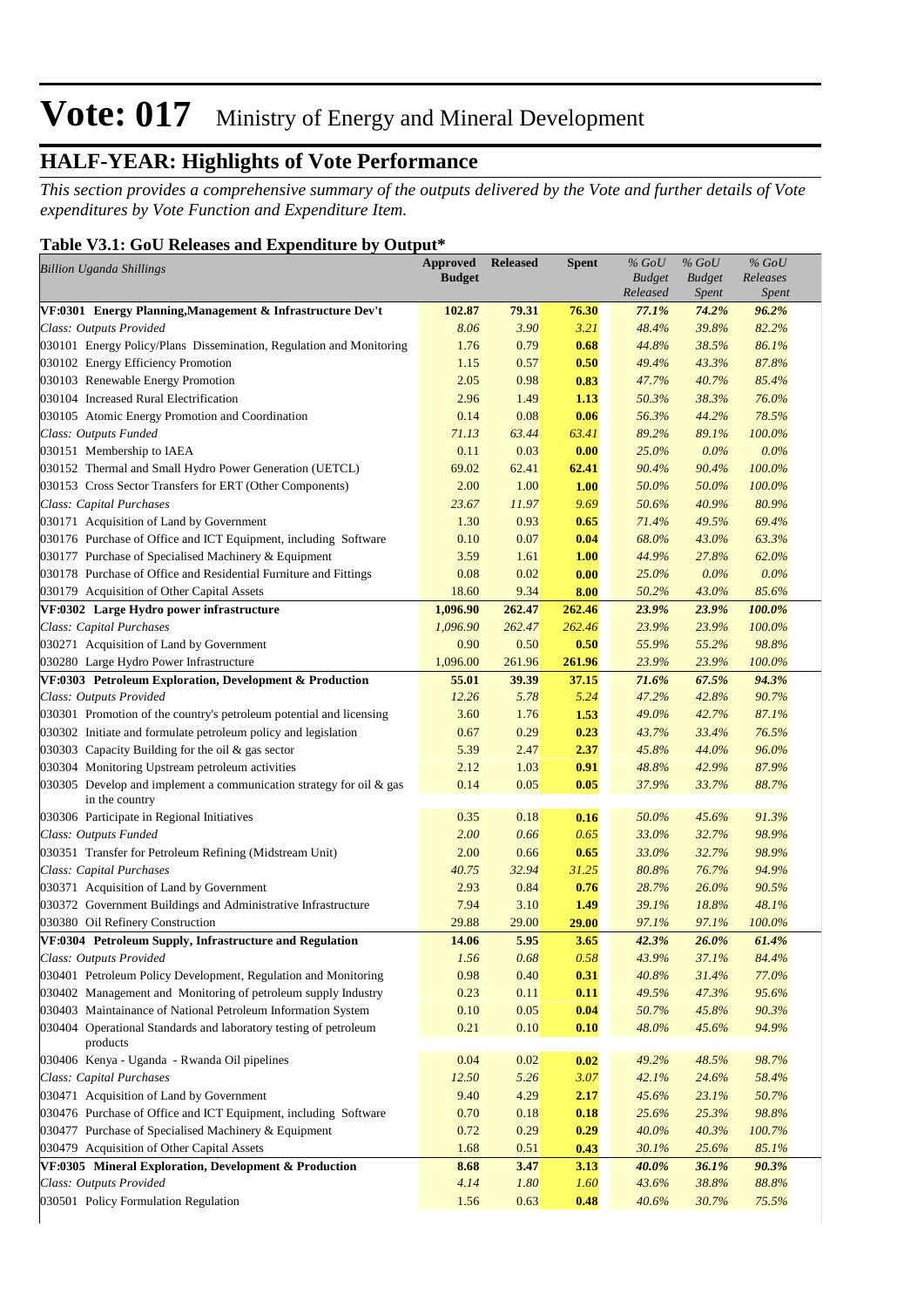## **HALF-YEAR: Highlights of Vote Performance**

| 030502 Institutional capacity for the mineral sector                                          | 0.35     | 0.15   | 0.13   | 41.9% | 37.9% | 90.4%  |  |
|-----------------------------------------------------------------------------------------------|----------|--------|--------|-------|-------|--------|--|
| 030503 Mineral Exploration, development, production and value-<br>addition promoted           | 1.62     | 0.75   | 0.73   | 46.2% | 45.2% | 97.9%  |  |
| 030504 Health safety and Social Awareness for Miners                                          | 0.33     | 0.15   | 0.14   | 46.0% | 42.6% | 92.7%  |  |
| 030505 Licencing and inspection                                                               | 0.28     | 0.13   | 0.12   | 45.1% | 43.1% | 95.4%  |  |
| Class: Outputs Funded                                                                         | 0.12     | 0.04   | 0.01   | 30.2% | 5.2%  | 17.3%  |  |
| 030551 Contribution to international organisation (SEAMIC)                                    | 0.12     | 0.04   | 0.01   | 30.2% | 5.2%  | 17.3%  |  |
| <b>Class: Capital Purchases</b>                                                               | 4.43     | 1.63   | 1.52   | 36.8% | 34.4% | 93.5%  |  |
| 030571 Acquisition of Land by Government                                                      | 0.04     | 0.02   | 0.01   | 50.0% | 37.3% | 74.5%  |  |
| 030572 Government Buildings and Administrative Infrastructure                                 | 0.83     | 0.28   | 0.23   | 33.5% | 27.5% | 82.1%  |  |
| 030573 Roads, Streets and Highways                                                            | 0.09     | 0.04   | 0.04   | 47.7% | 46.9% | 98.2%  |  |
| 030576 Purchase of Office and ICT Equipment, including Software                               | 0.27     | 0.09   | 0.07   | 34.3% | 26.8% | 78.2%  |  |
| 030577 Purchase of Specialised Machinery & Equipment                                          | 3.13     | 1.16   | 1.14   | 37.0% | 36.6% | 98.9%  |  |
| 030578 Purchase of Office and Residential Furniture and Fittings                              | 0.07     | 0.04   | 0.02   | 57.1% | 32.1% | 56.2%  |  |
| VF:0349 Policy, Planning and Support Services                                                 | 21.89    | 10.27  | 9.82   | 46.9% | 44.9% | 95.6%  |  |
| Class: Outputs Provided                                                                       | 15.03    | 7.46   | 7.20   | 49.7% | 47.9% | 96.5%  |  |
| 034901 Planning, Budgeting and monitoring                                                     | 1.55     | 0.75   | 0.69   | 48.2% | 44.4% | 92.1%  |  |
| 034902 Finance Management and Procurement                                                     | 0.13     | 0.06   | 0.06   | 49.7% | 46.0% | 92.6%  |  |
| 034903 Procurement & maintainance of assets and stores                                        | 0.14     | 0.07   | 0.07   | 48.0% | 46.8% | 97.6%  |  |
| 034904 Statistical Coordination and Management                                                | 0.15     | 0.07   | 0.07   | 49.5% | 47.0% | 95.0%  |  |
| 034905 Management of Human Resource                                                           | 0.17     | 0.07   | 0.07   | 39.4% | 37.6% | 95.4%  |  |
| 034906 Management of Policy Issues, Public Relation, ICT and<br>Electricity disputes resolved | 12.87    | 6.44   | 6.25   | 50.0% | 48.5% | 97.1%  |  |
| Class: Capital Purchases                                                                      | 6.87     | 2.81   | 2.62   | 40.9% | 38.1% | 93.3%  |  |
| 034972 Government Buildings and Administrative Infrastructure                                 | 3.03     | 1.24   | 1.24   | 40.9% | 40.9% | 100.0% |  |
| 034976 Purchase of Office and ICT Equipment, including Software                               | 1.00     | 0.39   | 0.31   | 39.1% | 31.4% | 80.3%  |  |
| 034977 Purchase of Specialised Machinery & Equipment                                          | 1.00     | 0.33   | 0.33   | 32.7% | 32.7% | 100.0% |  |
| 034978 Purchase of Office and Residential Furniture and Fittings                              | 0.40     | 0.18   | 0.08   | 45.5% | 20.5% | 45.0%  |  |
| 034979 Acquisition of Other Capital Assets                                                    | 1.44     | 0.67   | 0.66   | 46.3% | 45.6% | 98.4%  |  |
| <b>Total For Vote</b>                                                                         | 1.299.41 | 400.85 | 392.51 | 30.8% | 30.2% | 97.9%  |  |
|                                                                                               |          |        |        |       |       |        |  |

*\* Excluding Taxes and Arrears*

### **Table V3.2: 2014/15 GoU Expenditure by Item**

| <b>Billion Uganda Shillings</b>                           | <b>Approved</b><br><b>Budget</b> | <b>Releases</b> | <b>Expend-</b><br>iture | % Budged<br><b>Released</b> | % Budget<br><b>Spent</b> | %Releases<br><b>Spent</b> |
|-----------------------------------------------------------|----------------------------------|-----------------|-------------------------|-----------------------------|--------------------------|---------------------------|
| <b>Output Class: Outputs Provided</b>                     | 41.04                            | 19.64           | 17.82                   | 47.8%                       | 43.4%                    | 90.8%                     |
| 211101 General Staff Salaries                             | 4.06                             | 1.79            | 1.47                    | 44.1%                       | 36.1%                    | 81.7%                     |
| 211102 Contract Staff Salaries (Incl. Casuals, Temporary) | 1.97                             | 0.79            | 0.78                    | 40.0%                       | 39.8%                    | 99.3%                     |
| 211103 Allowances                                         | 3.74                             | 2.15            | 2.05                    | 57.4%                       | 54.7%                    | 95.3%                     |
| 212101 Social Security Contributions                      | 0.11                             | 0.03            | 0.00                    | 28.2%                       | 0.0%                     | 0.0%                      |
| 213002 Incapacity, death benefits and funeral expenses    | 0.02                             | 0.01            | 0.01                    | 51.0%                       | 50.0%                    | 98.0%                     |
| 213004 Gratuity Expenses                                  | 0.19                             | 0.05            | 0.00                    | 25.0%                       | 0.0%                     | 0.0%                      |
| 221001 Advertising and Public Relations                   | 0.35                             | 0.16            | 0.11                    | 44.4%                       | 31.9%                    | 71.9%                     |
| 221002 Workshops and Seminars                             | 0.80                             | 0.33            | 0.31                    | 41.0%                       | 39.3%                    | 95.8%                     |
| 221003 Staff Training                                     | 2.56                             | 1.24            | 1.20                    | 48.6%                       | 46.8%                    | 96.3%                     |
| 221004 Recruitment Expenses                               | 0.01                             | 0.00            | 0.00                    | 53.8%                       | 7.2%                     | 13.4%                     |
| 221005 Hire of Venue (chairs, projector, etc)             | 0.06                             | 0.01            | 0.01                    | 25.0%                       | 18.9%                    | 75.6%                     |
| 221006 Commissions and related charges                    | 0.06                             | 0.02            | 0.02                    | 30.0%                       | 30.0%                    | 100.0%                    |
| 221007 Books, Periodicals & Newspapers                    | 0.10                             | 0.04            | 0.03                    | 38.8%                       | 32.1%                    | 82.7%                     |
| 221008 Computer supplies and Information Technology (IT)  | 0.62                             | 0.23            | 0.18                    | 37.5%                       | 28.5%                    | 76.0%                     |
| 221009 Welfare and Entertainment                          | 0.10                             | 0.05            | 0.05                    | 47.7%                       | 46.7%                    | 97.9%                     |
| 221010 Special Meals and Drinks                           | 0.02                             | 0.00            | 0.00                    | 25.0%                       | 13.9%                    | 55.6%                     |
| 221011 Printing, Stationery, Photocopying and Binding     | 0.70                             | 0.31            | 0.23                    | 44.5%                       | 32.6%                    | 73.2%                     |
| 221012 Small Office Equipment                             | 0.40                             | 0.19            | 0.13                    | 48.0%                       | 32.2%                    | 67.1%                     |
| 221017 Subscriptions                                      | 0.03                             | 0.01            | 0.00                    | 21.3%                       | 14.3%                    | 67.2%                     |
| 221020 IPPS Recurrent Costs                               | 0.03                             | 0.01            | 0.01                    | 25.0%                       | 25.0%                    | 100.0%                    |
| 222001 Telecommunications                                 | 0.26                             | 0.12            | 0.11                    | 47.6%                       | 45.1%                    | 94.6%                     |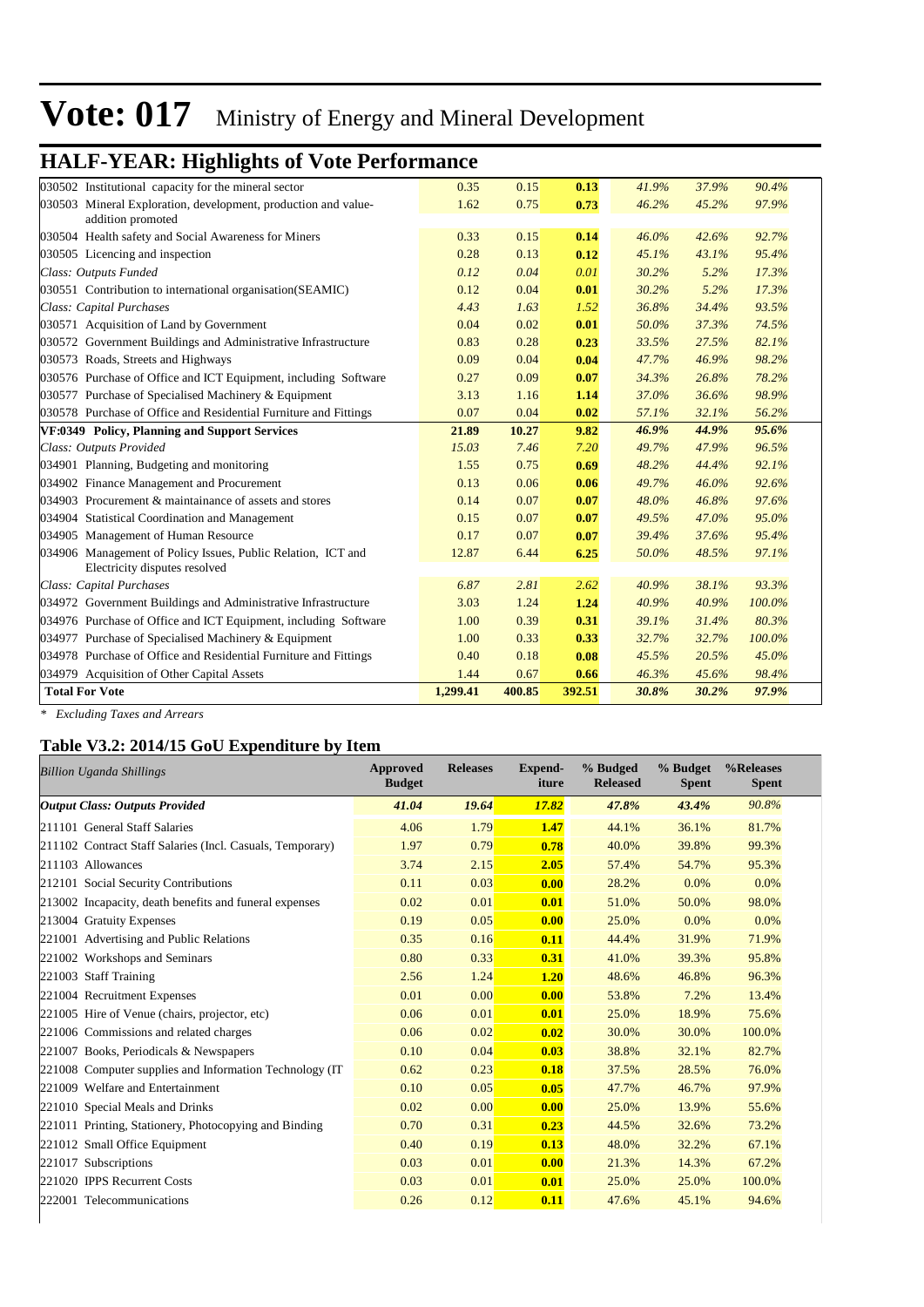## **HALF-YEAR: Highlights of Vote Performance**

| <b>Billion Uganda Shillings</b>                            | <b>Approved</b><br><b>Budget</b> | <b>Releases</b> | Expend-<br>iture | % Budged<br><b>Released</b> | % Budget<br>Spent | %Releases<br><b>Spent</b> |
|------------------------------------------------------------|----------------------------------|-----------------|------------------|-----------------------------|-------------------|---------------------------|
| 222002 Postage and Courier                                 | 0.06                             | 0.02            | 0.01             | 26.1%                       | 22.7%             | 87.1%                     |
| 222003 Information and communications technology (ICT)     | 0.08                             | 0.04            | 0.03             | 49.1%                       | 43.9%             | 89.4%                     |
| $223003$ Rent – (Produced Assets) to private entities      | 0.03                             | 0.00            | 0.00             | 7.9%                        | 0.0%              | 0.0%                      |
| 223004 Guard and Security services                         | 0.35                             | 0.16            | 0.12             | 45.1%                       | 36.0%             | 79.8%                     |
| 223005 Electricity                                         | 0.49                             | 0.19            | 0.14             | 39.9%                       | 29.3%             | 73.6%                     |
| 223006 Water                                               | 0.50                             | 0.25            | 0.17             | 48.8%                       | 34.4%             | 70.4%                     |
| 223007 Other Utilities- (fuel, gas, firewood, charcoal)    | 0.22                             | 0.08            | 0.08             | 39.1%                       | 36.5%             | 93.4%                     |
| 224004 Cleaning and Sanitation                             | 0.30                             | 0.09            | 0.09             | 29.0%                       | 28.7%             | 98.8%                     |
| 225001 Consultancy Services- Short term                    | 15.11                            | 7.64            | 7.24             | 50.6%                       | 48.0%             | 94.8%                     |
| 225002 Consultancy Services-Long-term                      | 0.99                             | 0.56            | 0.39             | 56.0%                       | 38.9%             | 69.5%                     |
| 226001 Insurances                                          | 0.00                             | 0.00            | 0.00             | 25.0%                       | 0.0%              | 0.0%                      |
| 227001 Travel inland                                       | 2.42                             | 1.19            | <b>1.18</b>      | 49.1%                       | 48.7%             | 99.2%                     |
| 227002 Travel abroad                                       | 1.58                             | 0.76            | 0.73             | 47.9%                       | 45.8%             | 95.7%                     |
| 227003 Carriage, Haulage, Freight and transport hire       | 0.04                             | 0.02            | 0.02             | 43.8%                       | 43.8%             | 100.0%                    |
| 227004 Fuel, Lubricants and Oils                           | 1.47                             | 0.69            | 0.66             | 46.9%                       | 44.7%             | 95.2%                     |
| 228001 Maintenance - Civil                                 | 0.01                             | 0.00            | 0.00             | 25.0%                       | 0.0%              | 0.0%                      |
| 228002 Maintenance - Vehicles                              | 1.14                             | 0.39            | 0.24             | 33.7%                       | 20.9%             | 62.0%                     |
| 228003 Maintenance – Machinery, Equipment & Furniture      | 0.08                             | 0.03            | 0.02             | 40.6%                       | 29.3%             | 72.1%                     |
| $228004$ Maintenance – Other                               | 0.01                             | 0.00            | 0.00             | 25.0%                       | 24.4%             | 97.8%                     |
| <b>Output Class: Outputs Funded</b>                        | 73.26                            | 64.14           | 64.08            | 87.6%                       | 87.5%             | 99.9%                     |
| 262101 Contributions to International Organisations (Curre | 0.23                             | 0.06            | 0.01             | 27.7%                       | 2.7%              | 9.9%                      |
| 263104 Transfers to other govt. Units (Current)            | 71.02                            | 63.57           | 63.57            | 89.5%                       | 89.5%             | 100.0%                    |
| 263204 Transfers to other govt. Units (Capital)            | 2.00                             | 0.50            | 0.50             | 25.0%                       | 25.0%             | 100.0%                    |
| 321440 Other grants                                        | 0.00                             | 0.00            | 0.01             | N/A                         | N/A               | N/A                       |
| <b>Output Class: Capital Purchases</b>                     | 1,185.11                         | 317.08          | 310.61           | 26.8%                       | 26.2%             | 98.0%                     |
| 231001 Non Residential buildings (Depreciation)            | 7.90                             | 2.95            | 1.31             | 37.3%                       | 16.6%             | 44.4%                     |
| 231002 Residential buildings (Depreciation)                | 50.00                            | 0.00            | 0.00             | 0.0%                        | 0.0%              | N/A                       |
| 231003 Roads and bridges (Depreciation)                    | 0.01                             | 0.00            | 0.00             | 32.0%                       | 24.6%             | 76.9%                     |
| 231005 Machinery and equipment                             | 8.19                             | 3.05            | 2.47             | 37.3%                       | 30.1%             | 80.8%                     |
| 231006 Furniture and fittings (Depreciation)               | 0.55                             | 0.24            | 0.10             | 43.9%                       | 18.9%             | 43.0%                     |
| 231007 Other Fixed Assets (Depreciation)                   | 10.15                            | 6.06            | 5.21             | 59.8%                       | 51.3%             | 85.9%                     |
| 281501 Environment Impact Assessment for Capital Works     | 0.39                             | 0.13            | 0.09             | 32.1%                       | 23.9%             | 74.5%                     |
| 281503 Engineering and Design Studies & Plans for capital  | 14.02                            | 4.20            | 3.63             | 30.0%                       | 25.9%             | 86.3%                     |
| 281504 Monitoring, Supervision & Appraisal of capital wor  | 9.49                             | 4.87            | 4.51             | 51.3%                       | 47.5%             | 92.7%                     |
| 311101 Land                                                | 37.91                            | 33.43           | 31.20            | 88.2%                       | 82.3%             | 93.3%                     |
| 312104 Other Structures                                    | 1,046.00                         | 261.96          | 261.96           | 25.0%                       | 25.0%             | 100.0%                    |
| 312302 Intangible Fixed Assets                             | 0.50                             | 0.18            | 0.12             | 35.0%                       | 24.4%             | 69.7%                     |
| <b>Output Class: Arrears</b>                               | 0.20                             | 0.09            | 0.06             | 46.4%                       | 29.4%             | 63.4%                     |
| 321605 Domestic arrears (Budgeting)                        | 0.20                             | 0.09            | 0.06             | 46.4%                       | 29.4%             | 63.4%                     |
| <b>Grand Total:</b>                                        | 1,299.61                         | 400.94          | 392.57           | 30.9%                       | 30.2%             | 97.9%                     |
| <b>Total Excluding Taxes and Arrears:</b>                  | 1,299.41                         | 400.85          | 392.51           | 30.8%                       | 30.2%             | 97.9%                     |

### **Table V3.3: GoU Releases and Expenditure by Project and Programme\***

|                      | Billion Uganda Shillings                                          | Approved<br><b>Budget</b> | <b>Released</b> | <b>Spent</b> | $%$ GoU<br><b>Budget</b><br>Released | $%$ GoU<br><b>Budget</b><br><i>Spent</i> | $%$ GoU<br>Releases<br><i>Spent</i> |  |
|----------------------|-------------------------------------------------------------------|---------------------------|-----------------|--------------|--------------------------------------|------------------------------------------|-------------------------------------|--|
|                      | <b>VF:0301</b> Energy Planning, Management & Infrastructure Dev't | 102.87                    | 79.31           | 76.30        | 77.1%                                | 74.2%                                    | 96.2%                               |  |
|                      | <b>Recurrent Programmes</b>                                       |                           |                 |              |                                      |                                          |                                     |  |
| 03                   | <b>Energy Resources Department</b>                                | 1.10                      | 0.47            | 0.38         | $43.2\%$                             | 35.0%                                    | 81.1%                               |  |
| Development Projects |                                                                   |                           |                 |              |                                      |                                          |                                     |  |
| 0324                 | <b>Energy Advisory Project/PREE</b>                               | 0.00                      | 0.00            | 0.00         | N/A                                  | N/A                                      | N/A                                 |  |
| 0325                 | Energy for Rural Transformation II                                | 2.34                      | 1.17            | 1.17         | 50.0%                                | 50.0%                                    | $100.0\%$                           |  |
| 0330                 | Power IV                                                          | 0.00                      | 0.00            | 0.00         | N/A                                  | N/A                                      | N/A                                 |  |
| 0331                 | <b>Rural Electrification</b>                                      | 0.00                      | 0.00            | 0.00         | N/A                                  | N/A                                      | N/A                                 |  |
|                      |                                                                   |                           |                 |              |                                      |                                          |                                     |  |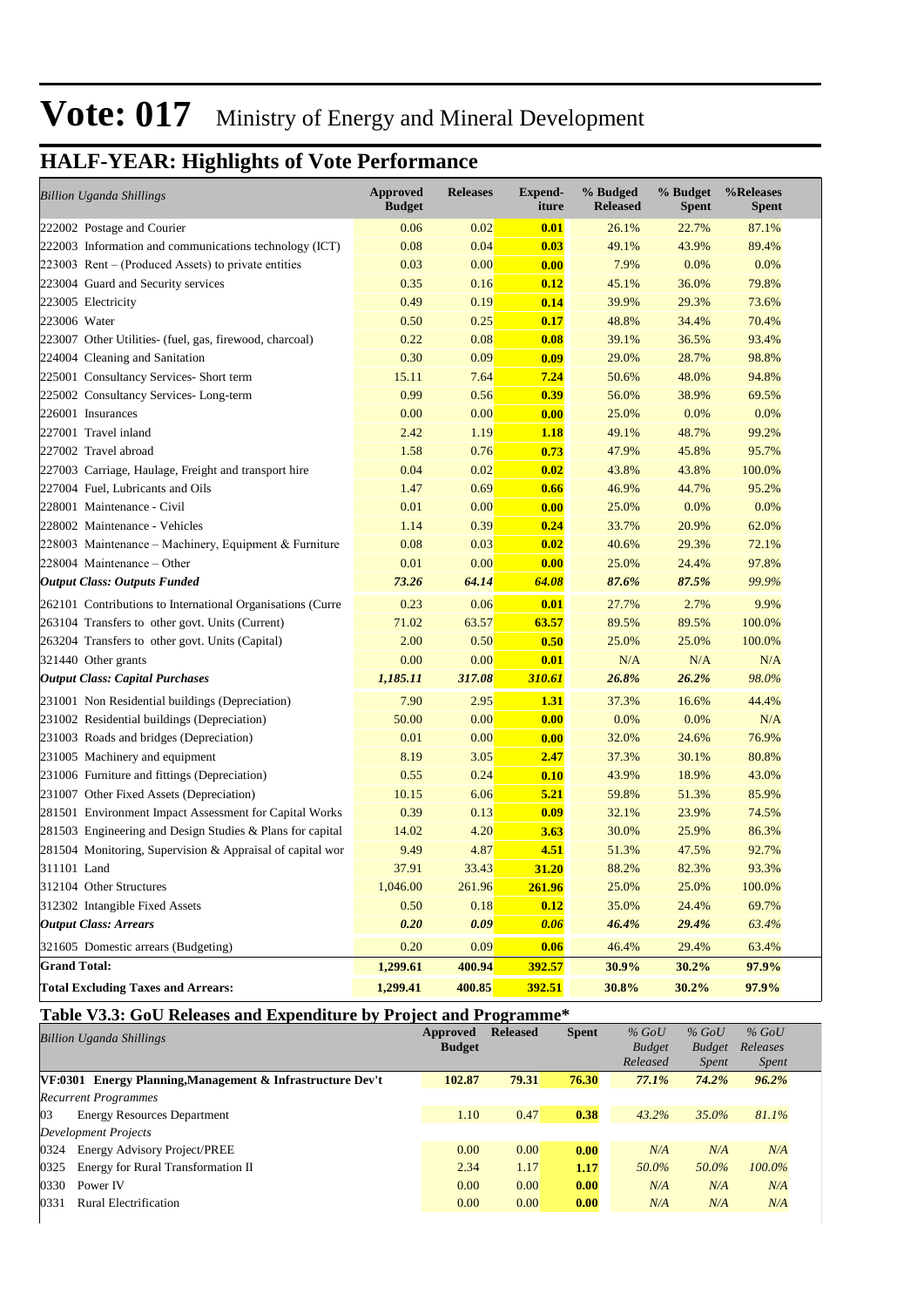## **HALF-YEAR: Highlights of Vote Performance**

| 0940 | Support to Thermal Generation                                          | 68.00         | 62.00         | 62.00          | 91.2%        | 91.2%        | 100.0%       |  |
|------|------------------------------------------------------------------------|---------------|---------------|----------------|--------------|--------------|--------------|--|
| 0999 | Power Sector Development Operation                                     | 0.00          | 0.00          | 0.00           | N/A          | N/A          | N/A          |  |
| 1023 | Promotion of Renewable Energy & Energy Efficiency                      | 3.03          | 1.44          | 1.01           | 47.4%        | 33.2%        | 70.0%        |  |
| 1024 | Bujagali Interconnection Project                                       | 1.02          | 0.41          | 0.41           | 40.2%        | 40.2%        | 100.0%       |  |
| 1025 | Karuma Interconnection Project                                         | 0.00          | 0.00          | 0.00           | 50.0%        | 50.0%        | 100.0%       |  |
| 1026 | Mputa Interconnection Project                                          | 1.50          | 0.38          | 0.38           | 25.0%        | 25.0%        | 100.0%       |  |
| 1137 | Mbarara-Nkenda/Tororo-LiraTransmission Lines                           | 3.52          | 1.44          | 1.44           | 41.0%        | 41.0%        | 100.0%       |  |
| 1140 | <b>NELSAP</b>                                                          | 4.64          | 2.32          | 2.32           | 50.0%        | 50.0%        | 100.0%       |  |
| 1144 | Hoima - Kafu interconnection                                           | 3.00          | 1.00          | 1.00           | 33.3%        | 33.3%        | 100.0%       |  |
| 1149 | UETCL/Statnett Twinning Arrangement - Phase II                         | 0.00          | 0.00          | 0.00           | N/A          | N/A          | N/A          |  |
| 1198 | Modern Energy from Biomass for Rural Development                       | 3.93          | 1.79          | 1.34           | 45.6%        | 34.0%        | 74.6%        |  |
| 1212 | <b>Electricity Sector Development Project</b>                          | 6.75          | 4.59          | 3.56           | 68.0%        | 52.8%        | 77.7%        |  |
| 1221 | Opuyo Moroto Interconnection Project<br>Op                             | 1.00          | 0.40          | 0.15           | 40.0%        | 15.0%        | 37.5%        |  |
| 1222 | Electrification of Industrial Parks Project                            | 1.04          | 0.78          | 0.52           | 75.0%        | 50.0%        | 66.7%        |  |
| 1257 | Mirama-Kikagati-Nshungyenzi Transmission Line                          | 0.00          | 0.00          | 0.00           | N/A          | N/A          | N/A          |  |
| 1259 | Kampala-Entebbe Expansion Project                                      | 2.00          |               |                | 56.3%        | 31.3%        | 55.6%        |  |
|      | VF:0302 Large Hydro power infrastructure                               | 1,096.90      | 1.13          | 0.63           | 23.9%        | 23.9%        | 100.0%       |  |
|      | <b>Development Projects</b>                                            |               | 262.47        | 262.46         |              |              |              |  |
| 0941 | Support to Energy Fund                                                 | 0.00          | 0.00          | 0.00           | N/A          | N/A          | N/A          |  |
| 0985 | <b>Energy Fund</b>                                                     | 0.00          | 0.00          | 0.00           | N/A          | N/A          | N/A          |  |
| 1143 | Isimba HPP                                                             | 0.90          | 0.50          |                | 55.9%        | 55.2%        | 98.8%        |  |
| 1183 | Karuma Hydoelectricity Power Project                                   | 1,096.00      | 261.96        | 0.50<br>261.96 | 23.9%        | 23.9%        | 100.0%       |  |
|      | Ayago Interconnection Project                                          |               |               |                |              |              |              |  |
| 1256 | VF:0303 Petroleum Exploration, Development & Production                | 0.00<br>55.01 | 0.00<br>39.39 | 0.00<br>37.15  | N/A<br>71.6% | N/A<br>67.5% | N/A<br>94.3% |  |
|      | <b>Recurrent Programmes</b>                                            |               |               |                |              |              |              |  |
| 04   | Petroleum Exploration Production Department                            | 1.85          | 0.89          | 0.80           | 48.2%        | 43.6%        | 90.3%        |  |
|      | <b>Development Projects</b>                                            |               |               |                |              |              |              |  |
|      | 0329 Petroleum Exploration Promotion                                   | 0.00          | 0.00          | 0.00           | N/A          | N/A          | N/A          |  |
| 1142 | Management of the Oil and Gas Sector in Uganda                         | 18.19         | 7.72          | 5.80           | 42.4%        | 31.9%        | 75.2%        |  |
|      | 1184 Construction of Oil Refinery                                      | 34.97         | 30.78         | 30.54          | 88.0%        | 87.3%        | 99.2%        |  |
|      | VF:0304 Petroleum Supply, Infrastructure and Regulation                | 14.06         | 5.95          | 3.65           | 42.3%        | 26.0%        | 61.4%        |  |
|      | <b>Recurrent Programmes</b>                                            |               |               |                |              |              |              |  |
| 07   | Petroleum Supply Department                                            | 1.56          | 0.68          | 0.58           | 43.9%        | 37.1%        | 84.4%        |  |
|      | <b>Development Projects</b>                                            |               |               |                |              |              |              |  |
|      | 1258 Downstream Petroleum Infrastructure                               | 12.50         | 5.26          | 3.07           | 42.1%        | 24.6%        | 58.4%        |  |
|      | VF:0305 Mineral Exploration, Development & Production                  | 8.68          | 3.47          | 3.13           | 40.0%        | 36.1%        | 90.3%        |  |
|      | <b>Recurrent Programmes</b>                                            |               |               |                |              |              |              |  |
| 05   | Geological Survey and Mines Department                                 | 1.79          | 0.70          | 0.52           | 39.2%        | 29.1%        | 74.3%        |  |
|      | Development Projects                                                   |               |               |                |              |              |              |  |
|      | 0328 Sustainable Management of Mineral Resources                       | 0.00          | 0.00          | 0.00           | N/A          | N/A          | N/A          |  |
| 1199 | Uganda Geothermal Resources Development                                | 3.30          | 1.20          | 1.16           | 36.3%        | 35.3%        | 97.2%        |  |
| 1200 | Airborne Geophysical Survey and Geological Mapping of                  | 3.60          | 1.57          | 1.45           | 43.7%        | 40.2%        | 92.1%        |  |
|      | Karamoja                                                               |               |               |                |              |              |              |  |
|      | VF:0349 Policy, Planning and Support Services                          | 21.89         | 10.27         | 9.82           | 46.9%        | 44.9%        | 95.6%        |  |
|      | <b>Recurrent Programmes</b>                                            |               |               |                |              |              |              |  |
| 01   | Headquarters                                                           | 1.59          | 0.78          | 0.73           | 49.1%        | 46.2%        | 94.0%        |  |
| 06   | Directorate                                                            | 0.22          | 0.10          | 0.08           | 45.1%        | 39.0%        | 86.5%        |  |
| 08   | Internal Audit Department                                              | 0.21          | 0.09          | 0.08           | 42.1%        | 38.9%        | 92.4%        |  |
|      | <b>Development Projects</b>                                            |               |               |                |              |              |              |  |
| 1223 | Institutional Support to Ministry of Energy and Mineral<br>Development | 19.88         | 9.30          | 8.92           | 46.8%        | 44.9%        | 95.9%        |  |
|      | <b>Total For Vote</b>                                                  | 1,299.41      | 400.85        | 392.51         | 30.8%        | 30.2%        | 97.9%        |  |
|      |                                                                        |               |               |                |              |              |              |  |

*\* Excluding Taxes and Arrears*

### **Table V3.4: Donor Releases and Expenditure by Project and Programme\***

| <b>Billion Uganda Shillings</b> | <b>Approved</b> Released<br><b>Budget</b> | <b>Spent</b> | $%$ GoU<br><b>Budget</b><br>Released | $\%$ GoU<br><b>Budget Releases</b><br><i>Spent</i> | $\%$ GoU<br><i>Spent</i> |
|---------------------------------|-------------------------------------------|--------------|--------------------------------------|----------------------------------------------------|--------------------------|
|                                 |                                           |              |                                      |                                                    |                          |